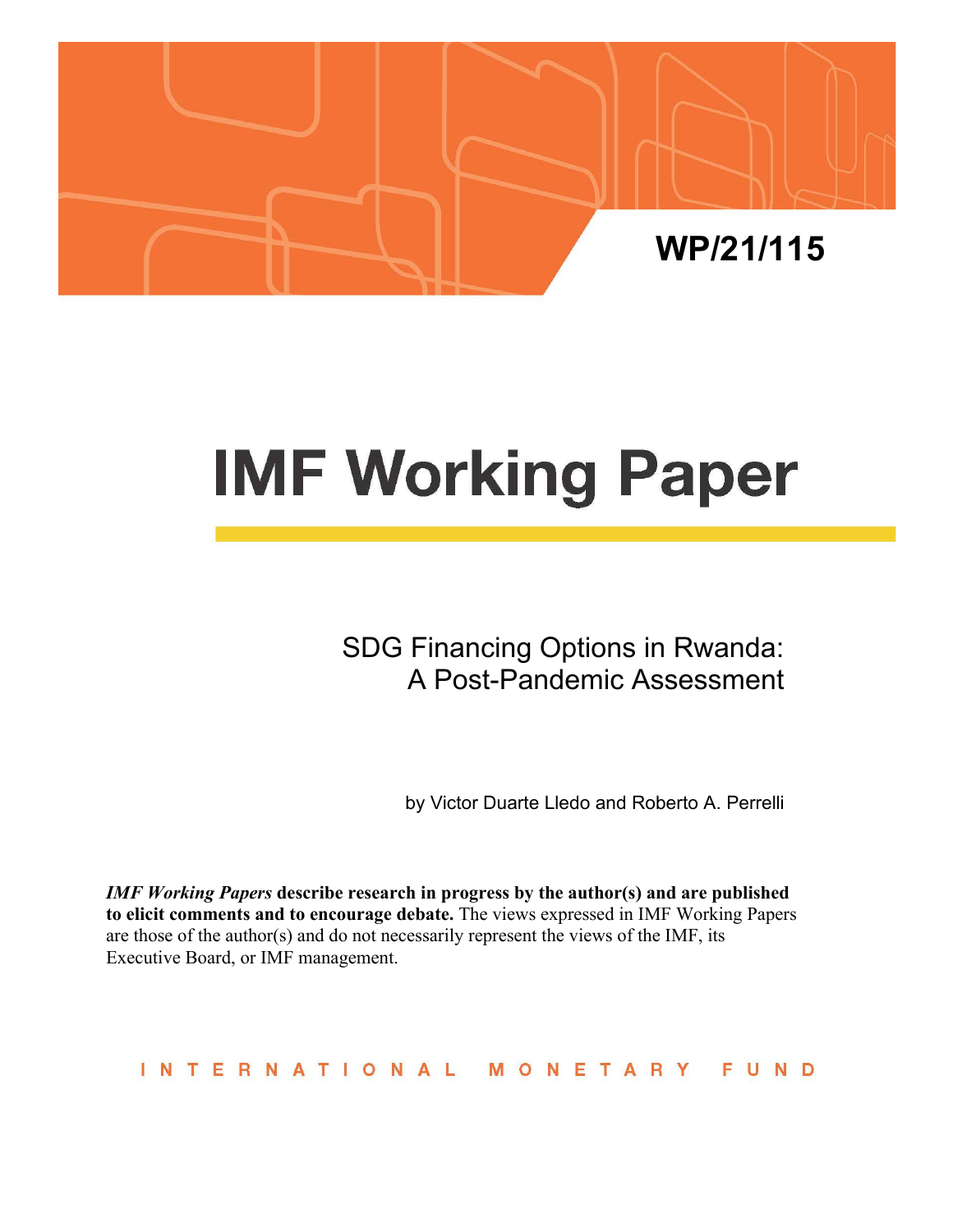© 2021 International Monetary Fund WP/21/115

## **IMF Working Paper**

## Fiscal Affairs Department

## **SDG Financing Options in Rwanda: A Post-Pandemic Assessment**

## Prepared by Victor Duarte Lledo and Roberto A. Perrelli<sup>1</sup>

under the guidance of Dora Benedek and Alexander F. Tieman Authorized for distribution by Abdelhak Senhadji

April 2021

*IMF Working Papers* **describe research in progress by the author(s) and are published to elicit comments and to encourage debate.** The views expressed in IMF Working Papers are those of the author(s) and do not necessarily represent the views of the IMF, its Executive Board, or IMF management.

## **Abstract**

This paper uses a novel macroeconomic framework to identify policy and financing options to help Rwanda achieve its sustainable development goals (SDGs). Under current policies, Rwanda would meet its SDGs right after 2050. Active policies that combine fiscal reforms and higher private sector participation could fulfill more than one third of Rwanda's postpandemic SDG financing gap, enabling the country to meet its SDG targets by 2040. For Rwanda to meet its SDGs by 2030, active policies would need to be complemented with about 13¾ percentage points of GDP in additional resources annually until then.

JEL Classification Numbers: Q01, H11, H20, H87, O23, I15, I25, F35

Keywords: Sustainable Development Goals, Development, Fiscal Policy, Structural Reform

Author's E-Mail Address: VLledo@imf.org and RPerrelli@imf.org

<sup>&</sup>lt;sup>1</sup> This paper was written as technical background to the IMF Staff Discussion Note "A Post-Pandemic Assessment of Sustainable Development Goals". We are grateful for comments from Olusegun Akanbi, David Baar, David Bartolini, Svetlana Cerovic, Hua Chai, Il Jung, Yujin Kim, Narine Nersesyan, Baoping Shang, and Mauricio Soto.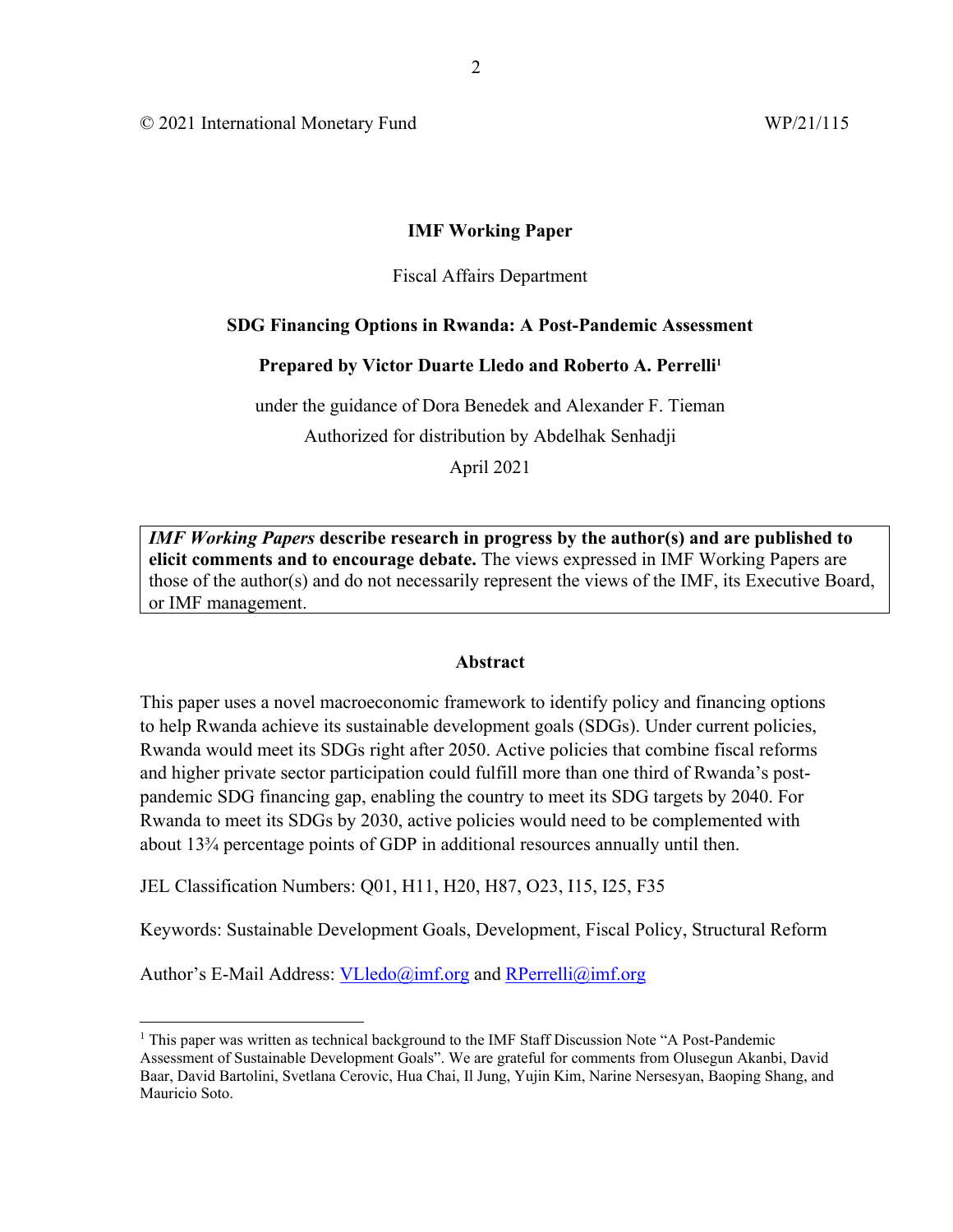| II. A Dynamic Financing Framework for Sustainable Development Goals5                 |
|--------------------------------------------------------------------------------------|
|                                                                                      |
|                                                                                      |
|                                                                                      |
|                                                                                      |
| V. Rwanda's SDG Financing: Post-Pandemic Gap and Policy Options13                    |
|                                                                                      |
|                                                                                      |
|                                                                                      |
| <b>Box</b>                                                                           |
|                                                                                      |
| <b>Figures</b>                                                                       |
|                                                                                      |
|                                                                                      |
|                                                                                      |
|                                                                                      |
| Figure 5. Rwanda: Changes in Available Fiscal Space to Invest in SDGs, 2020-3014     |
|                                                                                      |
| Figure 7. Rwanda: Impact of Scarring on Human Capital Per Worker, 2018-5017          |
| Figure 8. Rwanda: Impact of Scarring on Real GDP Growth Rates, 2018-50 17            |
| Figure 9. Rwanda: Impact of Active Policies on Per Capita Income, 2018-50 17         |
| Figure 10. Rwanda: Impact of Active Policies on Human Capital Per Worker, 2018-50 17 |
| <b>Tables</b>                                                                        |
|                                                                                      |
| Table 2. Rwanda: Dynamic Financing Framework Scenarios, 2020–50 (Pre-COVID)10        |
|                                                                                      |
| Table 4. Rwanda: Dynamic Financing Framework Scenarios, 2020–50 (Post-COVID)16       |

## **Content**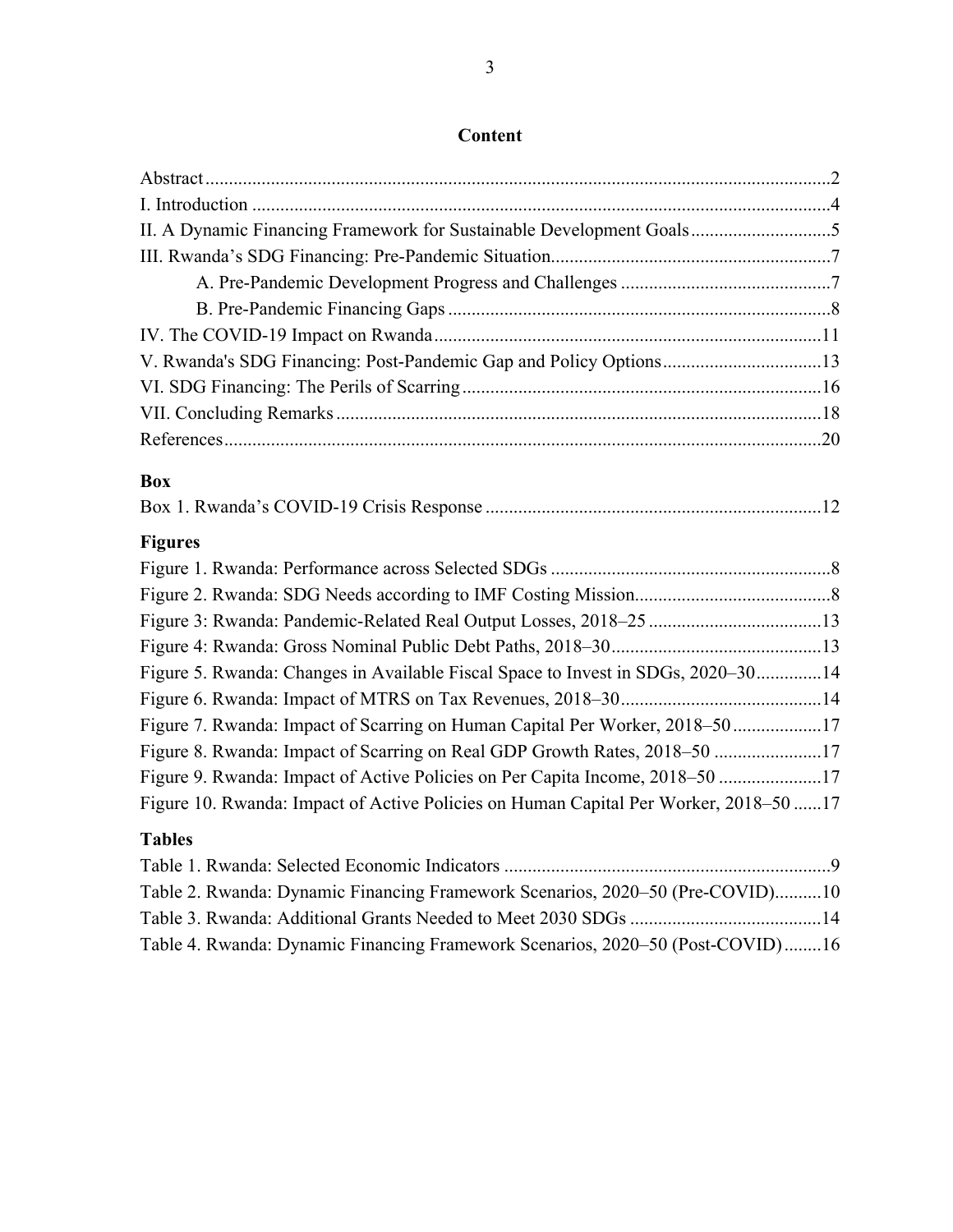## **I. INTRODUCTION**

The COVID-19 pandemic has significantly impacted the global development agenda. The pandemic has plunged the world into a deep recession, pushing millions of people into extreme poverty and exacerbating pre-existing inequalities in access to basic services within and across countries. Moreover, the pandemic may cause lasting economic scars that reduce potential growth (World Bank, 2020 and 2021, IMF 2020). Low-income and developing countries (LIDCs) and sub-Saharan African economies (SSA) have been hit particularly hard. Responses to the pandemic have significantly stretched public finances, raising debt levels to historical highs, and leaving LIDCs and SSA particularly exposed after a decade-long process of debt accumulation (IMF 2020). The combination of rising development needs and limited fiscal space risks making sustainable development goals (SDGs) unachievable by the 2030 target-year in some countries.

Meeting the SDGs will require renewed commitment to pro-SDG policies from all stakeholders informed by clear financing strategies. Government resources—already limited before the pandemic—have been further spread thin. The stakes for structural reforms to boost potential growth, mobilize domestic resources, and improve the efficiency of spending have been raised further. National authorities with support from development partners will need to refresh strategies to facilitate private investment in SDGs. Steadfast implementation of public policies may not be sufficient to raise sufficient funding to meet the SDGs by 2030 if not complemented by renewed efforts by development partners to scale up aid, especially on concessional terms. Against this background, the assessment of financing options to close SDG gaps becomes a critical starting point to muster broad-based support for development in the pandemic aftermath.

The present paper supports this initiative by introducing a dynamic financing framework that allows policymakers to assess the inter-temporal coherence of their development strategies. Following Benedek and others (2021), this framework quantifies SDG financing gaps and sheds light on the feasibility of meeting SDGs within a given projection horizon. The framework is flexible enough to permit the assessment of different financing options in alternative macroeconomic scenarios and using various policy levers, including domestic revenue mobilization, private sector funding, and support from the international community. In particular, the framework gauges whether and how the SDGs can realistically be achieved by 2030 under current policies and, if not, by when they could be. The framework also allows for assessing the extent of economic scarring by estimating the pandemic impact on long-term growth in stylized scenarios.

We apply the framework to the case of Rwanda's SDG financing gap. Rwanda is well-known for achieving a remarkable progress in social and economic development over the past two decades (IMF, 2019, Redifer and others, 2020). Poverty levels reduced fast, falling from 60 to 38 percent, and its human development score doubled between 1990 and 2019. Despite its progress, Rwanda still faced serious development challenges at the onset of the pandemic. Poverty remained high, nutrition indicators disappointed, and access to quality healthcare,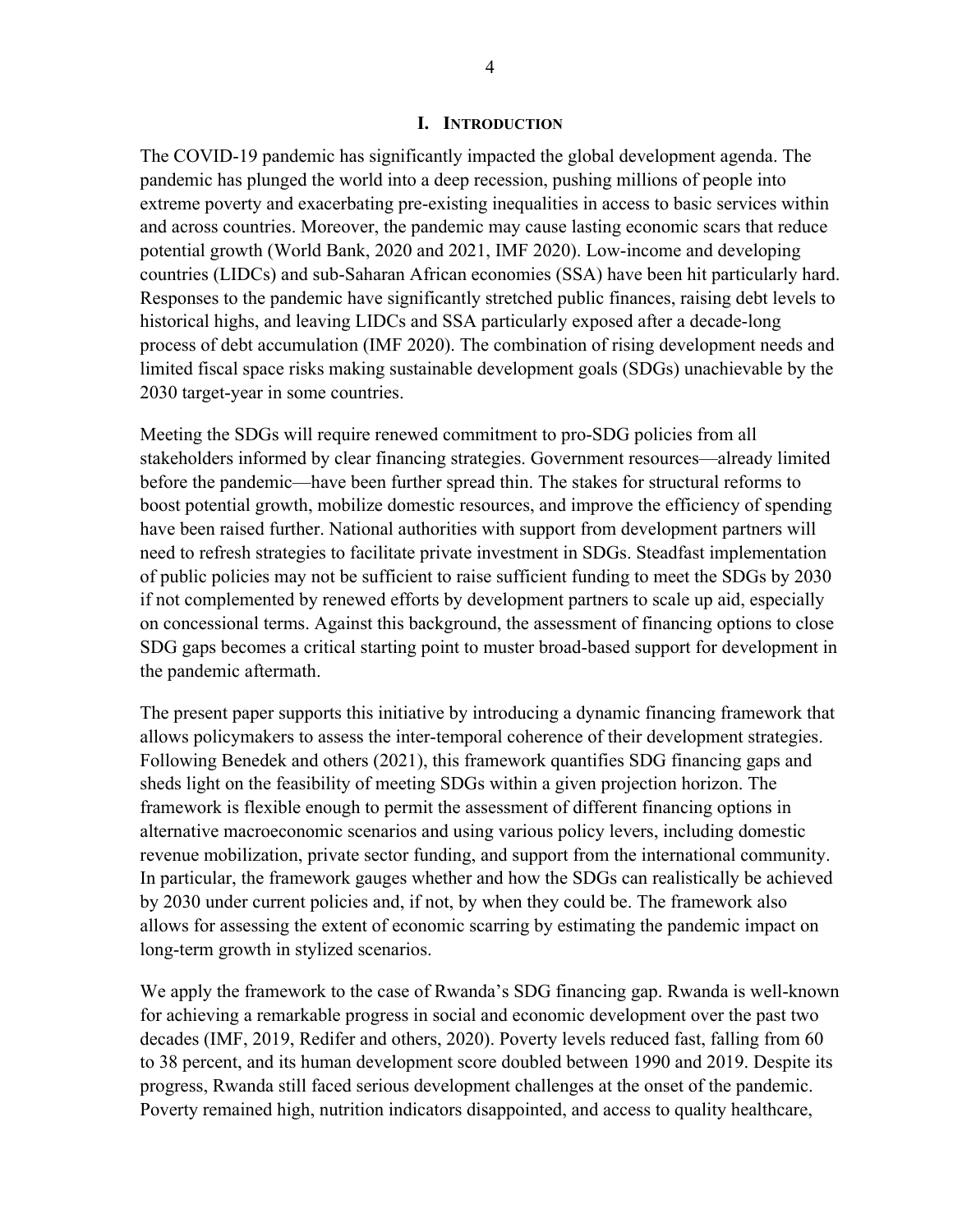clean water, sanitation, and electricity remained limited for a broad segment of the population. A pre-pandemic assessment of spending requirements estimated Rwanda would need substantial additional spending to achieve the 2030 SDGs in the critical areas of health, education, water and sanitation, roads, and electricity.<sup>2</sup> The pandemic made a challenging situation worse. Up to  $\frac{1}{2}$  million citizens could fall into poverty in 2021; access to essential health services have been significantly disrupted; and an estimated 3.5 million children remained out of school for most of 2020 (World Bank, 2021). Fiscal space to tackle the SDGs has been further constrained. Growth and tax revenues plummeted following the pandemic, while the government increased expenditures to mitigate the ensuing health and economic crisis. Public debt surged as a result. Debt-to-GDP ratios are projected to increase by more than 10 percentage points by end-2021, raising the risk of debt distress from low to medium (IMF, 2021). As a result, the fiscal space to spend on SDG needs has narrowed.

The dynamic financing framework shows that the pandemic has widened Rwanda's financing gap to meet its 2030 SDG targets by about 5½ percentage points of GDP. More than half of it is explained by the lower post-pandemic nominal GDP level. Under current policies, Rwanda would meet its SDGs right after 2050. If the country were able to mobilize all funding needed to close its pre-COVID SDG financing gap by 2030, Rwanda would still need an additional five years to meet them (i.e. by 2035) in the post-COVID environment. Active policies that combine fiscal measures and higher private sector participation could fulfill more than one third of Rwanda's post-pandemic SDG financing gap. Nevertheless, even in the scenario with active policies, the pledge to meet its SDGs by 2030 would require about 13¾ percentage points of GDP in additional resources annually until then.

The paper is organized as follows. Section II lays out the dynamic financing framework. Section III describes Rwanda's pre-pandemic situation and development challenges. Section IV assesses the impact of the pandemic in Rwanda. Section V discusses policy and financing options. Section VI revisits these options assuming the pandemic reduces long-term output (economic scarring). Section VII concludes with some policy recommendations.

## **II. A DYNAMIC FINANCING FRAMEWORK FOR SUSTAINABLE DEVELOPMENT GOALS3**

The dynamic financing framework consists of a set of accounting identities covering the real, fiscal, and external sectors to ensure macroeconomic consistency. The framework focuses on the contributions of public and private funding to achieve SDGs in five key areas (education, health, roads, electricity, and water and sanitation). Importantly, economic growth is determined endogenously and adopted policies have a feedback effect on a country's SDG financing gap over the projection horizon (2020-50).

<sup>&</sup>lt;sup>2</sup> Using a static costing model, Gaspar et al  $(2019)$  estimate needs in the order of 18.7 percent of GDP per year.

 $3$  For a detailed description of the model, see Bartolini and Hellwig (2021).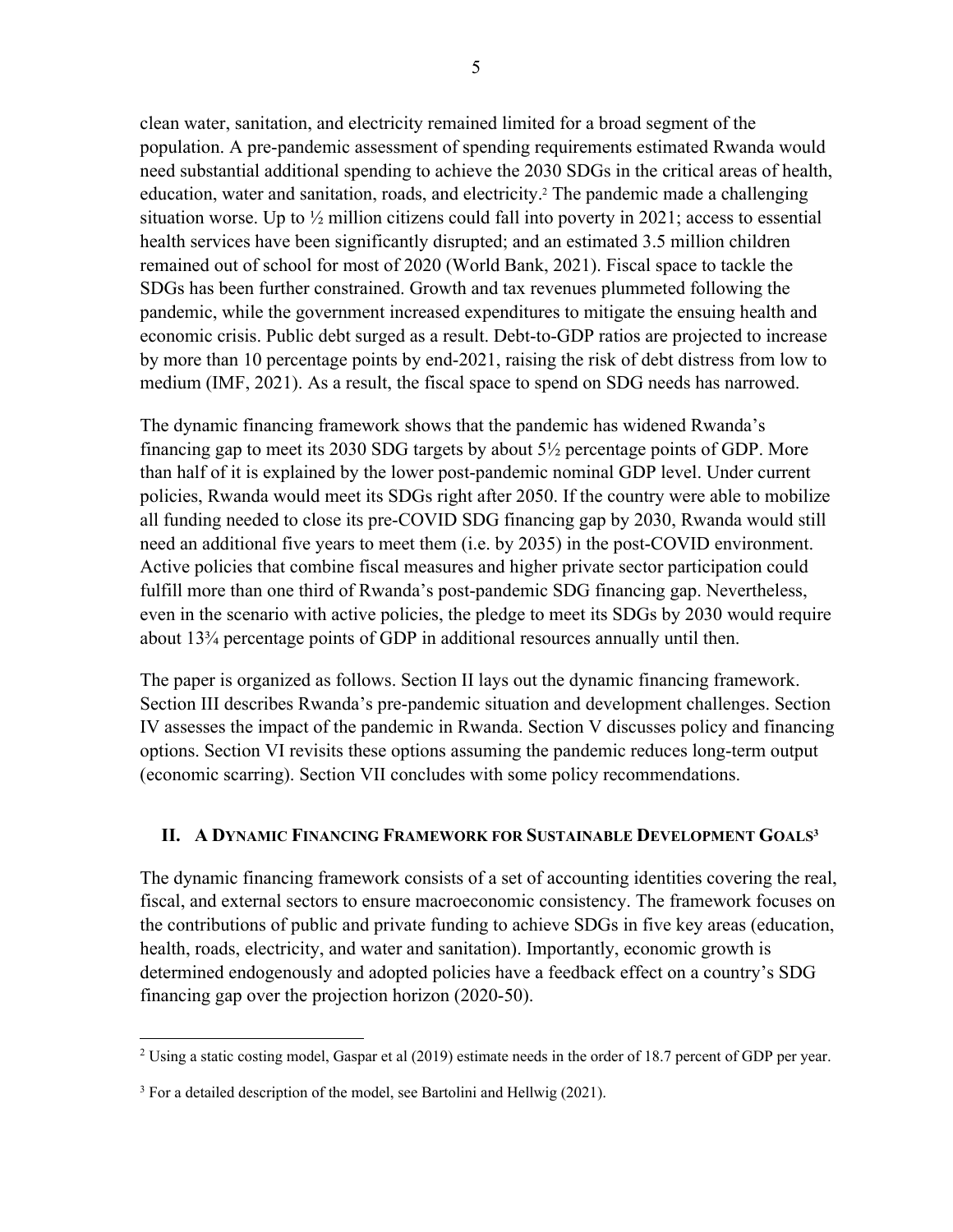Output follows an augmented neoclassical growth model based on the Debt, Investment and Growth (DIG) framework developed by the IMF to address the public investment-growth nexus and fiscal adjustments in low-income and developing countries (Buffie et al., 2012, Berg et al. 2012). The production function is given by:

$$
Y_{it} = A_{it}(K_{it,G.nonbank} + \theta_{it}K_{it,G.bank})^{\beta}K_{it,P}^{\alpha}(L_{it}h_{it}^{\gamma})^{1-\alpha}
$$
(1)

where the subscripts *i* and *t* refer to country and year, respectively. In equation (1), *A* denotes total factor productivity,  $K_G$  is public capital,  $K_P$  is private capital, L is labor, and  $h = H/L$  is the stock of human capital per worker. To capture the possibility of public goods financed with private resources (Irwin et al., 2018), we decompose public capital into "bankable" (*KG.bank*) and "non-bankable" (*KG.nonbank*), with the latter consisting exclusively of public resources and the former being associated to an efficiency parameter  $\theta \ge 1$  (see IMF, 2015). The elasticities  $\alpha$ ,  $\beta$ , and  $\gamma$  range between zero and one. Following Atolia et. al. (2019) and Buffie et. al. (2020), we assume the production function features increasing returns to scale.

We use the standard law of motion for the accumulation of public and private capital widely available in the literature. The stock of physical capital *K* in the economy *i* increases with investment *I* and declines with depreciation  $\delta^{K}$  at each period of time *t*,

$$
K_{it} = (1 - \delta_{it}^{K})K_{it-1} + \epsilon_{it}I_{it}
$$
\n<sup>(2)</sup>

where  $\epsilon$  is a country- and time-specific efficiency parameter bounded between zero and one. Importantly, the country's decision on how much to invest in SDG versus non-SDG physical capital at each period of time makes a substantial difference in terms of SDG financing gap.

Following Atolia et. al. (2019), the framework assumes that human capital accumulation declines with depreciation  $\delta^H$  and increases with previous period investment in schooling S at a rate  $\omega \in (0,1)$  at which students move into the labor force:

$$
H_{it} = (1 - \delta_{it}^H)H_{it-1} + \omega_{it}S_{it-1}
$$
\n(3)

Health spending affects human capital through its impact on schooling *S*:

$$
S_{it} = (1 - \omega_{it})S_{it-1} + (\rho_{it}T_{it-1})^{\phi}N_{it-1}^{\gamma}
$$
\n(4)

where T is the total spending on health and education at each period,  $\rho > 0$  is an efficiency parameter,  $\phi$  is the elasticity of human capital to spending on health and education, *N* is the share of school-age population in that economy, and  $\gamma$  is the elasticity of schooling to the size of the school-age population.<sup>4</sup>

<sup>&</sup>lt;sup>4</sup> In addition to its impact on schooling, health spending could also boost the productivity of working-age population, for example, by reducing sick days as well as the time to care for ill children and elderly.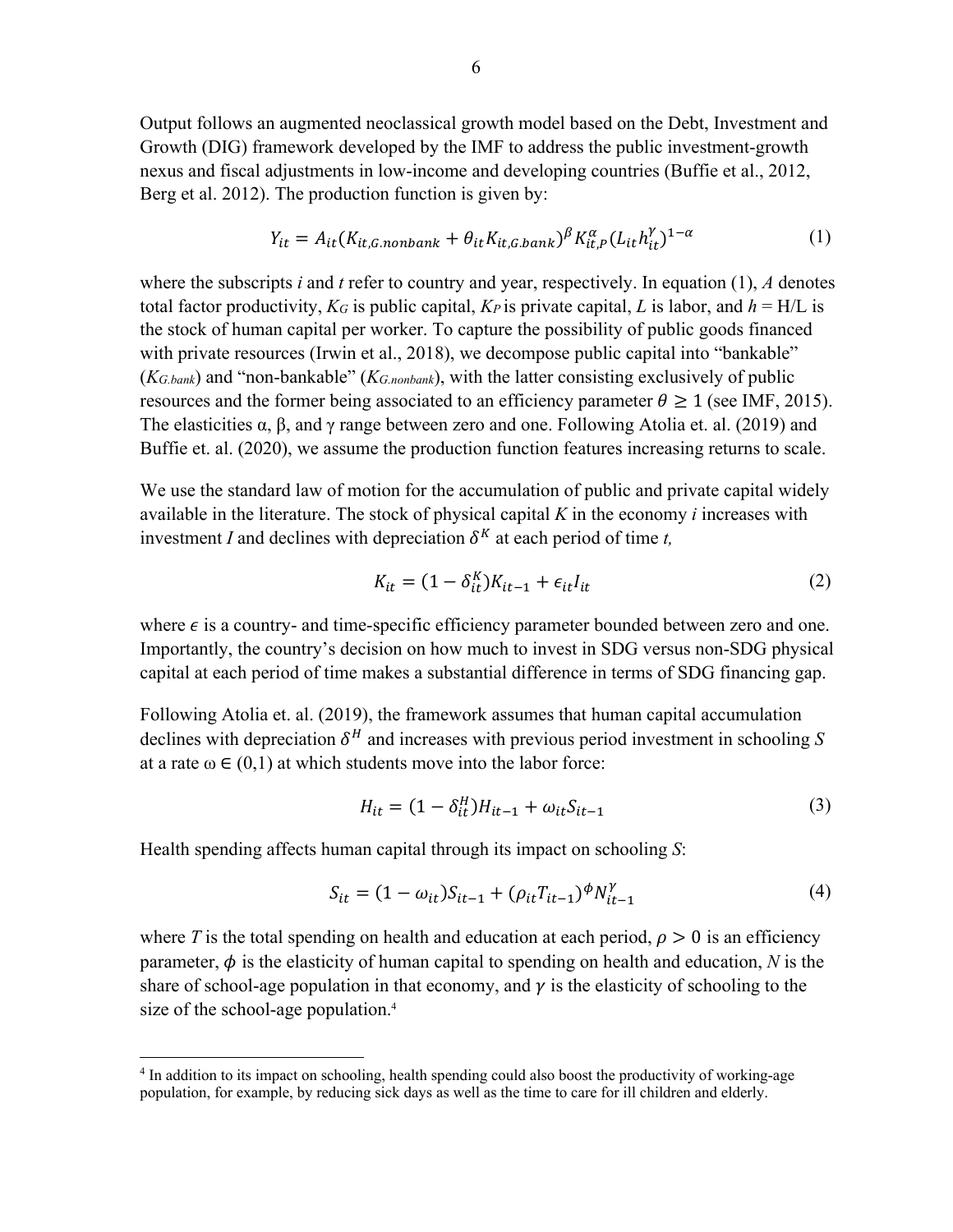To calibrate the production function, we use the latest data on the stock of physical capital (IMF Fiscal Affairs Department's Investment and Capital Stock database) and demographic projections from the United Nations' World Population Prospects (United Nations, 2019). The remaining macroeconomic variables are collected from the IMF World Economic Outlook database and through surveys applied to Rwanda desks. The 2030 SDG targets are based on Gaspar et. al. (2019) and adjusted according to the latest economic and financial developments in Rwanda.

## **III. RWANDA'S SDG FINANCING: PRE-PANDEMIC SITUATION**

## **A. Pre-Pandemic Development Progress and Challenges**

Rwanda has made remarkable progress in social and economic development over the past two decades (IMF, 2019; Redifer 2020) . Since 1995, the country has experienced rapid and inclusive growth by incorporating the millennium development goals (MDGs) into its national development plans. GDP per capita more than tripled between 2000 and 2019. Poverty levels reduced fast, falling from 60 to 38 percent, and its human development score doubled between 1990 and 2019. Ultimately, Rwanda achieved all but one of its MDGs. Its current outcomes are above the median of peers in health, education, water and sanitation, and infrastructure (Figure 1). In particular, healthcare has benefited from extensive primary care by rural clinics and enrollment in education is nearly universal at the primary level, albeit less than 40 percent at the secondary level.

Rwanda is strongly committed to ensuring that its 2030 sustainable development goals are understood and owned domestically and across stakeholders. To this end, the authorities have developed a long-term strategy ("Vision 2050") aimed at achieving upper-middle-income status by 2035 (a per capita income of US\$ 4,035) and high-income status by 2050 (a per capita income of US\$ 12,476). The Vision is initially being implemented with a 2017–24 "National Strategy for Transformation" (NST1), into which the SDGs have been integrated. Specifically, prior to the COVID-19 pandemic, the strategy aimed to increase total annual investment from 23 percent of GDP in 2017 to 31 percent in 2024. Public investment, including the Government's part in public-private partnerships (PPPs), was set to increase gradually from 8.3 percent of GDP in 2017 to 9.9 percent in 2024. An important share of this increase would be directed towards education and human capital. The strategy also specifies that these increases would largely be funded from higher tax and non-tax revenues.

Despite its remarkable progress on several fronts, Rwanda faced serious development challenges at the onset of the pandemic. Poverty remained high and nutrition indicators disappointed; stunting affected many children, hampering early childhood progress, and in turn affecting learning outcomes; access to qualified healthcare providers was low, and access to clean water and sanitation remained difficult. The electricity sector had excess ongrid capacity but only 46 percent of households were connected to the grid.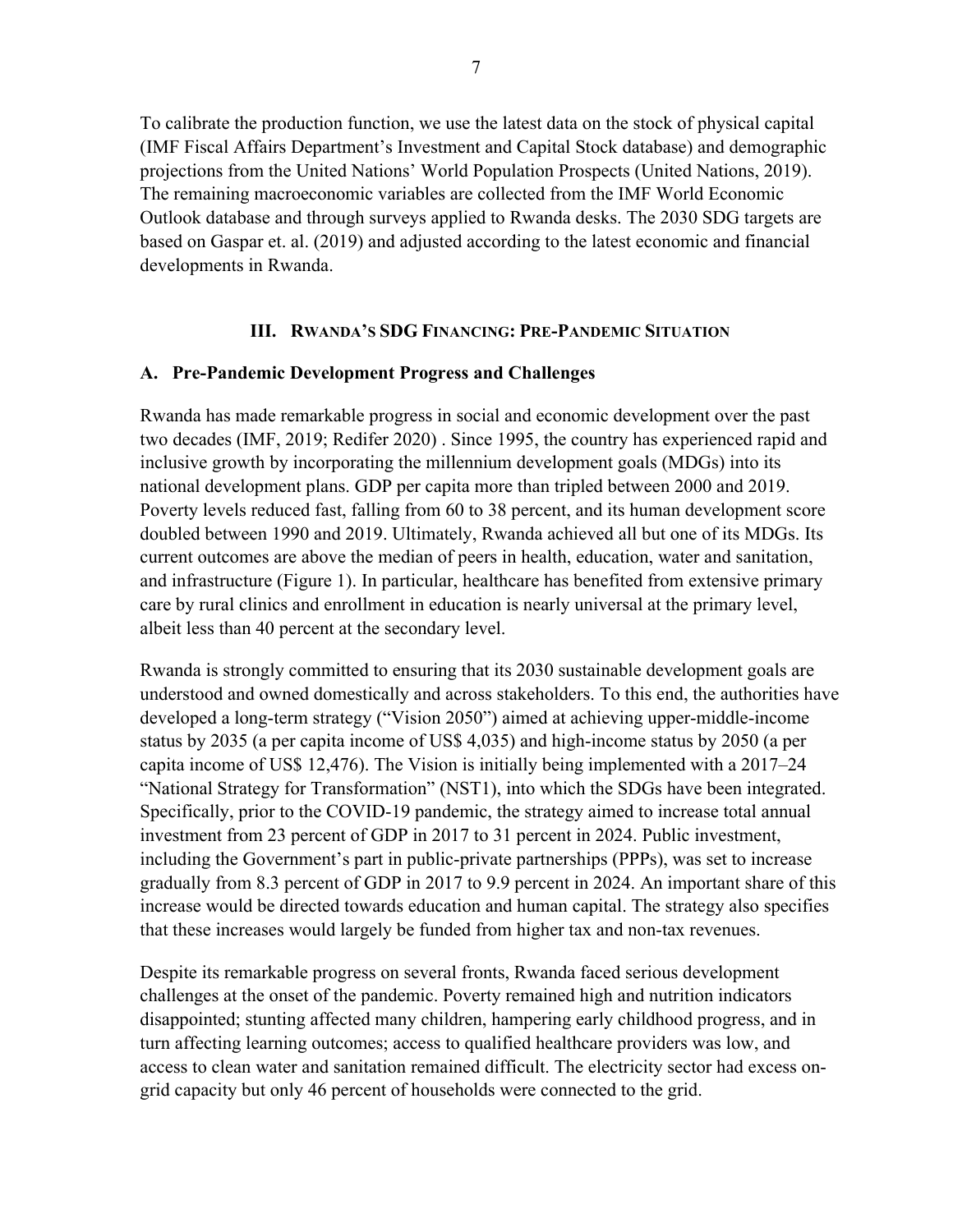

**Figure 1. Rwanda: Performance across** 

**Selected SDGs** (Indices)

Sources: Gaspar et al (2019), SDG Index and Dashboards Report 2018, World Economic Forum. Note:  $LIDCs = low-income developing countries;$  $R$ HS = right scale.





Sources: Gaspar et al (2019),

Based on a static costing model, Gaspar et. al. (2019) estimated Rwanda would need additional annual spending of 18.7 percent of GDP to achieve the 2030 SDGs in the critical areas of health, education, water and sanitation, roads, and electricity (Figure 2).

## **B. Pre-Pandemic Financing Gaps**

Rwanda's policies were sound and economic performance strong at the onset of the pandemic in early 2020. The authorities' policies were supported by the IMF's Policy Coordination Instrument (PCI) since mid-2019 and focused on creating budget space for the implementation of Rwanda's NST1 while preserving fiscal sustainability (IMF 2019).<sup>5</sup> The authorities also aimed at regaining momentum on domestic revenue mobilization and enhancing fiscal transparency. By the time of the PCI First Review in October 2019, a booming construction sector, robust services activity, and strong agricultural output led staff to upgrade its 2019 real GDP growth rate estimate to 8.5 percent, and to project growth at about the same pace for the following years (IMF 2020a, Table 1). Inflation expectations were anchored around 5 percent. The overall fiscal deficit was within the adjusted program

<sup>&</sup>lt;sup>5</sup> Rwanda's PCI-supported program was approved in June 2019 (IMF 2019) to support the implementation of the country's National Strategy for Transformation (NST). The four pillars of the PCI are: (i) creating budget space for the implementation of the NST while preserving fiscal and debt sustainability; (ii) improving fiscal transparency, including the identification and management of potential government liabilities, (iii) regaining momentum on domestic revenue mobilization; and (iv) supporting the implementation of the National Bank of Rwanda's new interest rate-based monetary policy framework.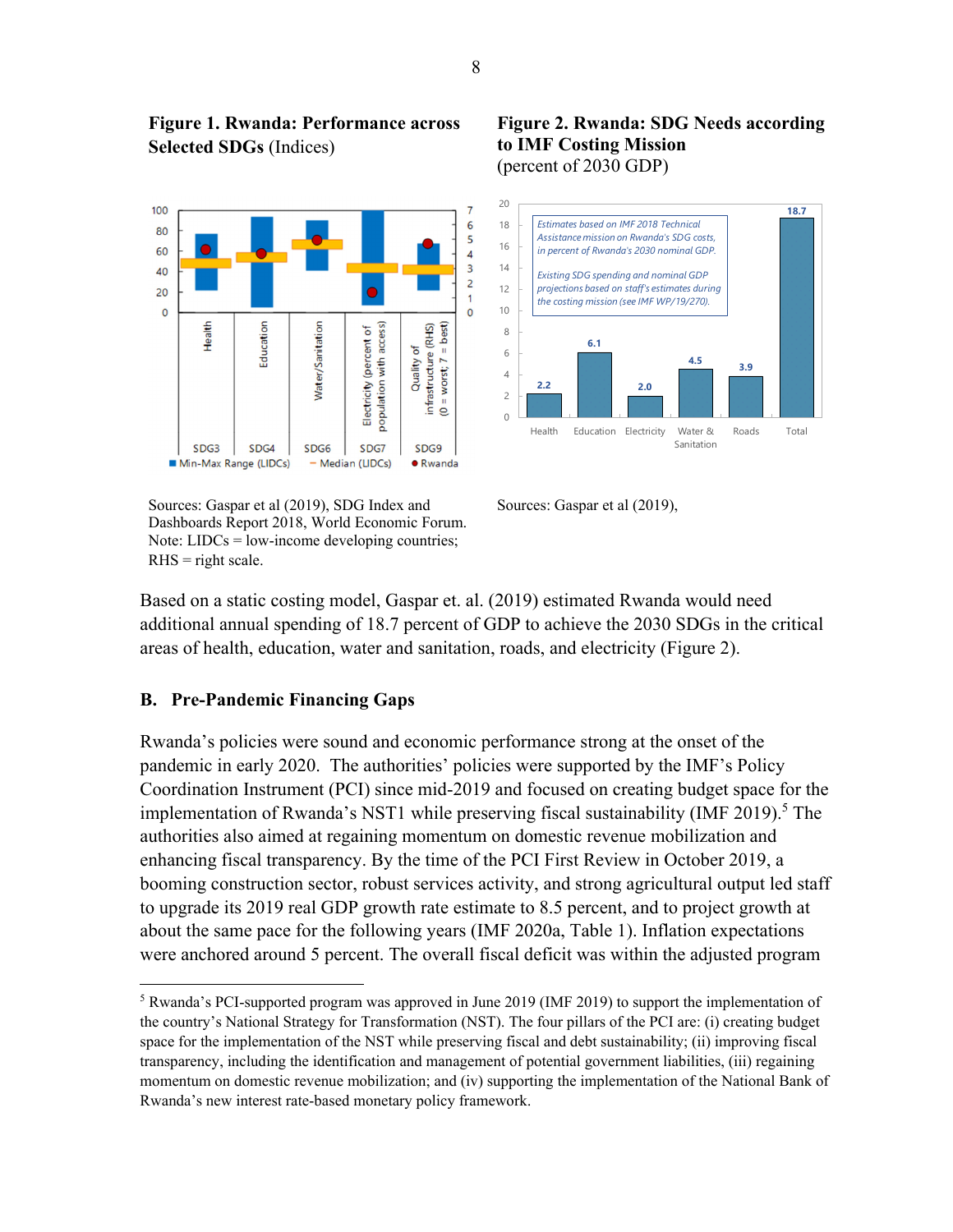rule of 5.5 percent of GDP and public debt (including government guarantees) was projected to remain below the Eastern African Community debt convergence criterion of 50 percent of GDP in net present value (NPV) terms. $6$ 

The authorities were committed to increase tax revenues. Given Rwanda's investment needs and fiscal rule, mobilizing domestic revenue was necessary to pursue its sustainable development goals. The authorities' strategy was guided by IMF Technical Assistance

missions on tax policies and revenue administration with a focus on: (i) streamlining tax incentives (mostly from VAT exemptions), (ii) improving tax compliance (boosting registration and intensifying the use of technology), and (iii) developing a Medium-Term Revenue Strategy (MTRS).

Even so, Rwanda lacked a detailed plan to finance its long-term development goals. To meet its SDGs by 2030, Rwanda needed to invest around 6.1 percent of GDP on education and 2.2 percent of GDP on health per year. Moreover, infrastructure investments of 4.5 percent of GDP on water and sanitation, 3.9 percent of GDP on roads, and 2 percent of GDP on electricity were required (see Prady and Sy (2019) for further details on the SDG costing exercise for Rwanda). Given the limited scope for

## **Table 1. Rwanda: Selected Economic Indicators** (as of January 2020)

|                         | 2018                           | 2019   | 2020   | 2021   |  |  |  |  |
|-------------------------|--------------------------------|--------|--------|--------|--|--|--|--|
|                         | (Projected, in percent)        |        |        |        |  |  |  |  |
| Real GDP                | 8.6                            | 8.5    | 8.0    | 8.0    |  |  |  |  |
| Inflation (p.a.)        | 1.4                            | 2.3    | 5.4    | 5.0    |  |  |  |  |
|                         | (Projected, in percent of GDP) |        |        |        |  |  |  |  |
| Revenues                | 241                            | 23.6   | 23.1   | 22.9   |  |  |  |  |
| Tax revenues            | 16.2                           | 16.6   | 16.9   | 16.5   |  |  |  |  |
| Grants                  | 4.9                            | 4.5    | 4.1    | 4.3    |  |  |  |  |
| Other                   | 3.0                            | 2.5    | 2.1    | 2.1    |  |  |  |  |
| Expenditures            | 28.8                           | 31.9   | 29.0   | 29.2   |  |  |  |  |
| Current                 | 15.3                           | 15.9   | 14.5   | 14.6   |  |  |  |  |
| Capital                 | 11.5                           | 12.7   | 12.1   | 12.7   |  |  |  |  |
| Interest                | 2.0                            | 3.3    | 2.4    | 1.9    |  |  |  |  |
| Overall balance         | $-4.7$                         | $-8.3$ | $-5.9$ | $-6.3$ |  |  |  |  |
| Excl. contingent. liab. | $-5.0$                         | $-6.7$ | $-5.7$ | $-6.4$ |  |  |  |  |
| PV of total public debt |                                |        |        |        |  |  |  |  |
| incl. quarantees        | 40.9                           | 44.5   | 43.1   | 42.9   |  |  |  |  |

Source: IMF Country Report No.20/9, January 2020

revenue mobilization and downward trends in official development assistance (ODA) vis-àvis SDG needs, the country would have to rely heavily on a combination of additional public borrowing and private sector participation, including though the "Compact with Africa" and the use of "de-risking" instruments. The authorities expected the costs of the NST1 to be shared (60-40) between the government and the private sector. Last, but not least, enhancing spending efficiency (e.g., through more intensive usage of technology) would also contribute to financing Rwanda's SDGs (IMF 2020a).

<sup>&</sup>lt;sup>6</sup> The fiscal balance under the program, referred as the debt-creating fiscal balance, is defined as the overall balance excluding spending on materialized contingent liabilities already included in the DSA and UN peacekeeping operations. This program-based rule has been suspended and replaced at the outset of the pandemic by a tailored deficit path that accommodates budget needs to fight the pandemic and aims to bring nominal debt-to-GDP below 65 percent of GDP (see IMF Country Report No. 21/1). This debt anchor is deemed to keep the debt within safe levels taking into account Rwanda's history of domestic and external shocks and is consistent with the East African Community debt convergence criterion.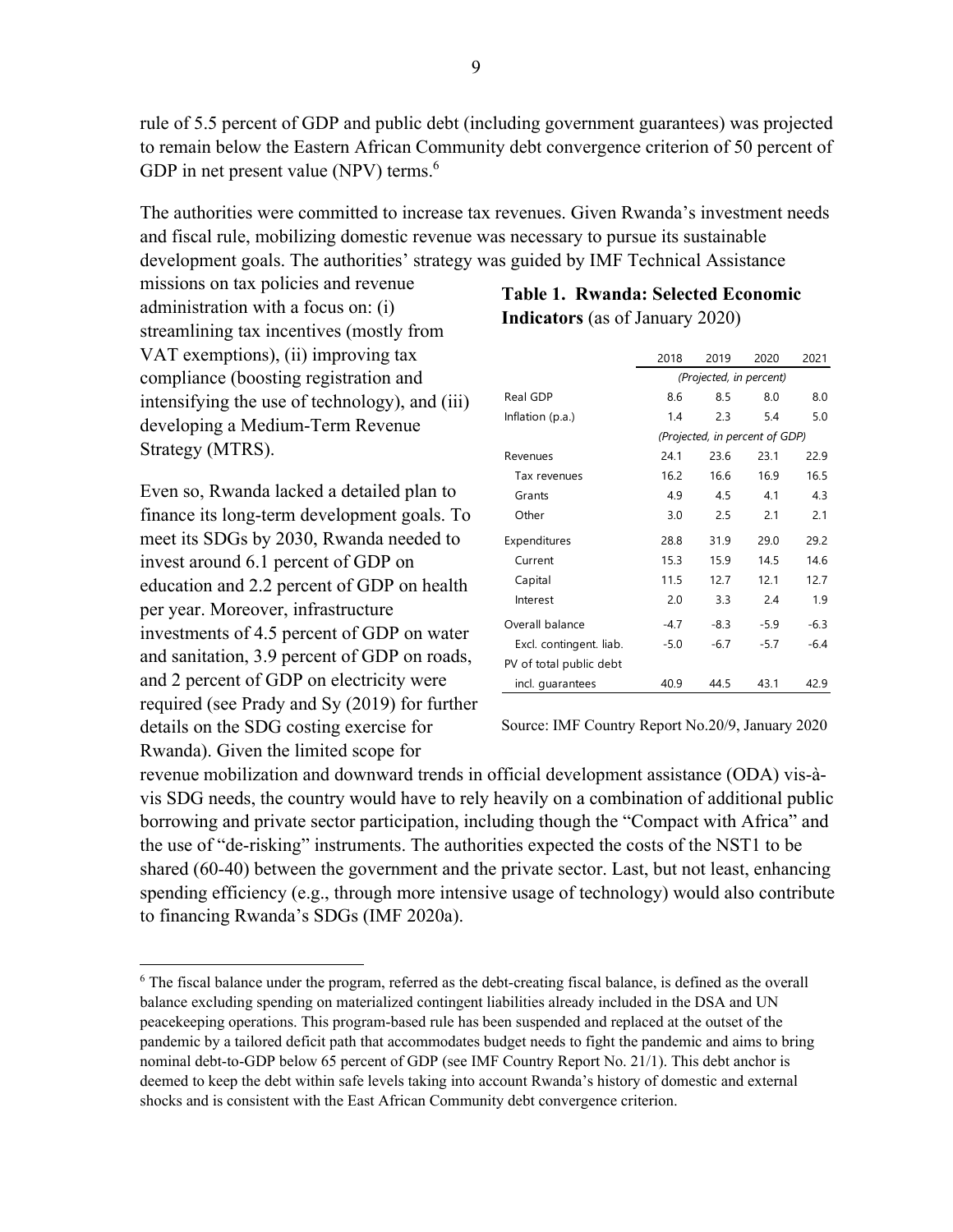Against this background, we calibrate a dynamic financing framework for Rwanda's SDGs. The pre-pandemic baseline projections are grounded on the global economic assumptions from the January 2020 World Economic Outlook (WEO) and the associated medium-term forecasts for Rwanda at that time. Likewise, the long-term fiscal projections are guided by Rwanda's Debt Sustainability Analysis at that juncture. The adoption of the January 2020 WEO vintage as the pre-COVID benchmark isolates the impact of the COVID-19 pandemic that has reshaped Rwanda's economic outlook, as discussed in the next section.

At the pandemic onset and without any policy changes, under our dynamic financing framework, Rwanda would need additional resources of 15.7 percent of GDP per year to meet its SDGs by 2030.<sup>7</sup> Absent those resources, Rwanda's SDGs would only be met 15 years later. Our dynamic financing framework scenarios suggest that Rwanda would meet its SDGs by 2045 in the baseline settings (Table 2). Implementing an MTRS that boosts total revenues by 7 percent of GDP could shorten this period by 6 years.<sup>8</sup> Reallocating 1 percent of GDP of public expenditures towards SDGs while increasing spending efficiency could cut it by 4 years. Combined, these fiscal measures could abridge Rwanda's SDG path by at least 8 years. If on the top of these fiscal measures the authorities could enact policies to attract private investment in development, say to reach the foreign direct investment pace observed in the top quartile of its peers' distribution, Rwanda would be able to meet its SDGs by 2035. In sum, active policies (fiscal measures and higher private sector participation in SDGs) could lessen Rwanda's SDG gap by more than a half.<sup>9</sup>

|                                     |             |                   | Per capita income 2/ |       | Real GDP growth rate 3/ |      | Public debt 1/ |      |
|-------------------------------------|-------------|-------------------|----------------------|-------|-------------------------|------|----------------|------|
|                                     | <b>SDGs</b> | Additional grants |                      |       |                         |      |                |      |
| Scenario                            | met by      | per year 1/       | 2030                 | 2050  | 2030                    | 2050 | 2030           | 2050 |
| A. Pre-COVID baseline settings      | 2045        | 0.0               | 1.332                | 3,893 | 7.6                     | 7.3  | 53.6           | 53.5 |
| B. Domestic revenue mobilization    | 2039        | 0.0               | 1.333                | 4,027 | 7.7                     | 7.4  | 53.6           | 52.9 |
| C. Spending reallocation to SDGs    | 2041        | 0.0               | 1.406                | 5,297 | 8.7                     | 8.4  | 51.7           | 48.3 |
| D. Combined fiscal measures         | 2037        | 0.0               | 1.410                | 5,153 | 8.9                     | 8.5  | 51.5           | 48.6 |
| E. Private sector participation     | 2044        | 0.0               | 1.375                | 4,267 | 8.2                     | 7.6  | 52.5           | 52.1 |
| F. Active policies w/o addtl grants | 2035        | 0.0               | 1.451                | 5.679 | 9.4                     | 8.6  | 50.5           | 47.4 |
| G. Baseline plus additional grants  | 2030        | 15.7              | 1.491                | 5,011 | 9.0                     | 7.9  | 50.1           | 50.4 |
| H. Fiscal measures plus grants      | 2030        | 9.5               | 1.524                | 6.111 | 9.9                     | 8.8  | 49.1           | 46.8 |
| I. Active policies plus grants      | 2030        | 7.6               | 1.539                | 6.438 | 10.1                    | 8.9  | 48.7           | 46.2 |

#### **Table 2. Rwanda: Dynamic Financing Framework Scenarios, 2020–50 (Pre-COVID)**

Source: IMF staff estimates

Notes: 1/ In percent of nominal GDP. 2/ In 2018 USD. 3/ In percent.

 $<sup>7</sup>$  This is akin to say that, in the projections from the dynamic financing model, Rwanda would need additional</sup> annual spending of 15.7 percent of GDP to the meet its SDG goals, which are 3 percentage points lower than the previous estimate in Gaspar et al. (2019). This lower estimate is due to higher growth in our baseline scenario than in Gaspar et al.'s framework, reflecting data updates since then. The dynamic nature of our model also allows for a positive feedback on growth from initial infrastructure investment.

<sup>8</sup> The additional tax revenues to finance SDGs, especially health and education, are expected to more than offset their negative impact on output given the central role of human capital in the endogenous growth model.

9 It is noteworthy to explain that non-concessional resources (e.g. private sector investment in SDG infrastructure) often incur a cost on subsidies and therefore do not have the same impact as traditional grants.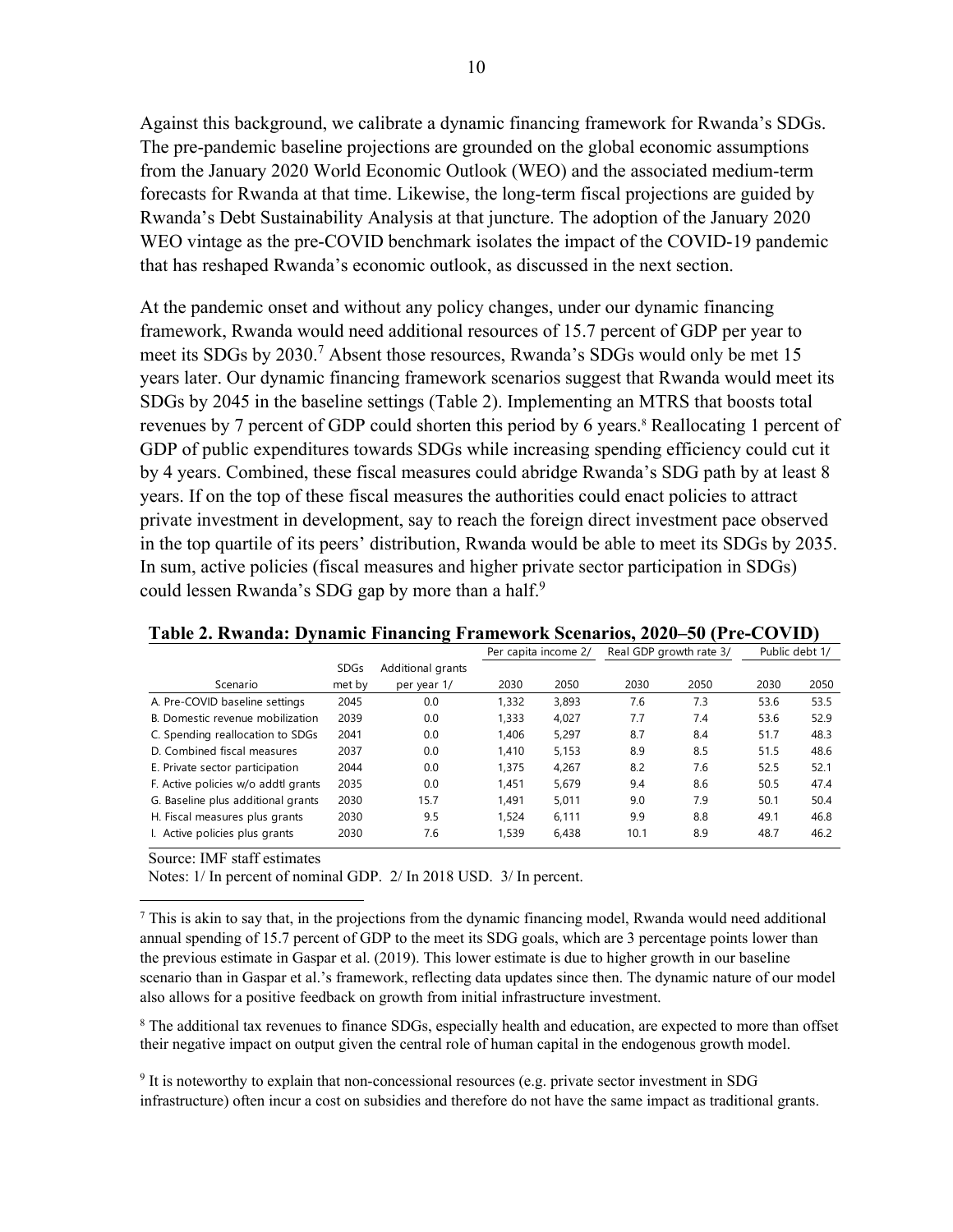## **IV. THE COVID-19 IMPACT ON RWANDA**

The pandemic hit Rwanda in mid-March 2020, compounding the effects of natural disasters (heavy rains) earlier in the year. It dampened domestic activity and worsened balance of payments pressures with the disruption of international trade, business travel and tourism, leading to large losses of international reserves. The current account deficit widened due to drops in export receipts, remittances, and grants. Lower tax revenues and new spending pressures implied a large financing gap. The authorities requested IMF assistance in the form of direct budget support under the Rapid Credit Facility (RCF) to address urgent balance of payments needs (IMF, 2020b). The intensification of the crisis led Rwanda to request a second RCF (IMF 2020c). The country also received budget support and health-project resources from the World Bank and other international financial institutions during this period. Finally, Rwanda benefitted from debt relief under the IMF's Catastrophe Containment and Relief Trust.

In response to the pandemic, the authorities launched an ambitious combination of social protection and economic support plans shielding vulnerable citizens and businesses. On the revenue side, the authorities implemented temporary tax deferrals and personal income tax exemptions, softened tax arrears collection, and extended filing and payment deadlines for corporate income taxpayers. In addition, VAT refunds for small and medium enterprises were accelerated. On the expenditure side, cost-effectiveness, better targeting, and preventing crowding-out of other priority areas guided public spending decisions (Box 1).

Notwithstanding these measures, the pandemic reduced economic growth and worsened the fiscal stance, elevating Rwanda's public debt-to-GDP ratio. Real GDP growth rate projections fell to -0.2 percent in 2020 and 5.7 percent in 2021 (from above 8 percent pre-COVID) at the time of the 3rd PCI review in October 2020. Over the medium-term, the country is expected to close the output gap and gradually recover its growth potential. However, this happens at a real GDP level that is on average ten percentage points lower than its pre-COVID trend (Figure 3). Gross public debt (excluding government guarantees) is set to end 2025 some 13 percentage points of GDP higher than in pre-COVID projections, albeit this gap narrows to 6 percentage points of GDP by the end of the decade (Figure 4). Reflecting the post-pandemic outlook, the available fiscal space to invest in SDGs is expected to decline substantially over the medium and long terms.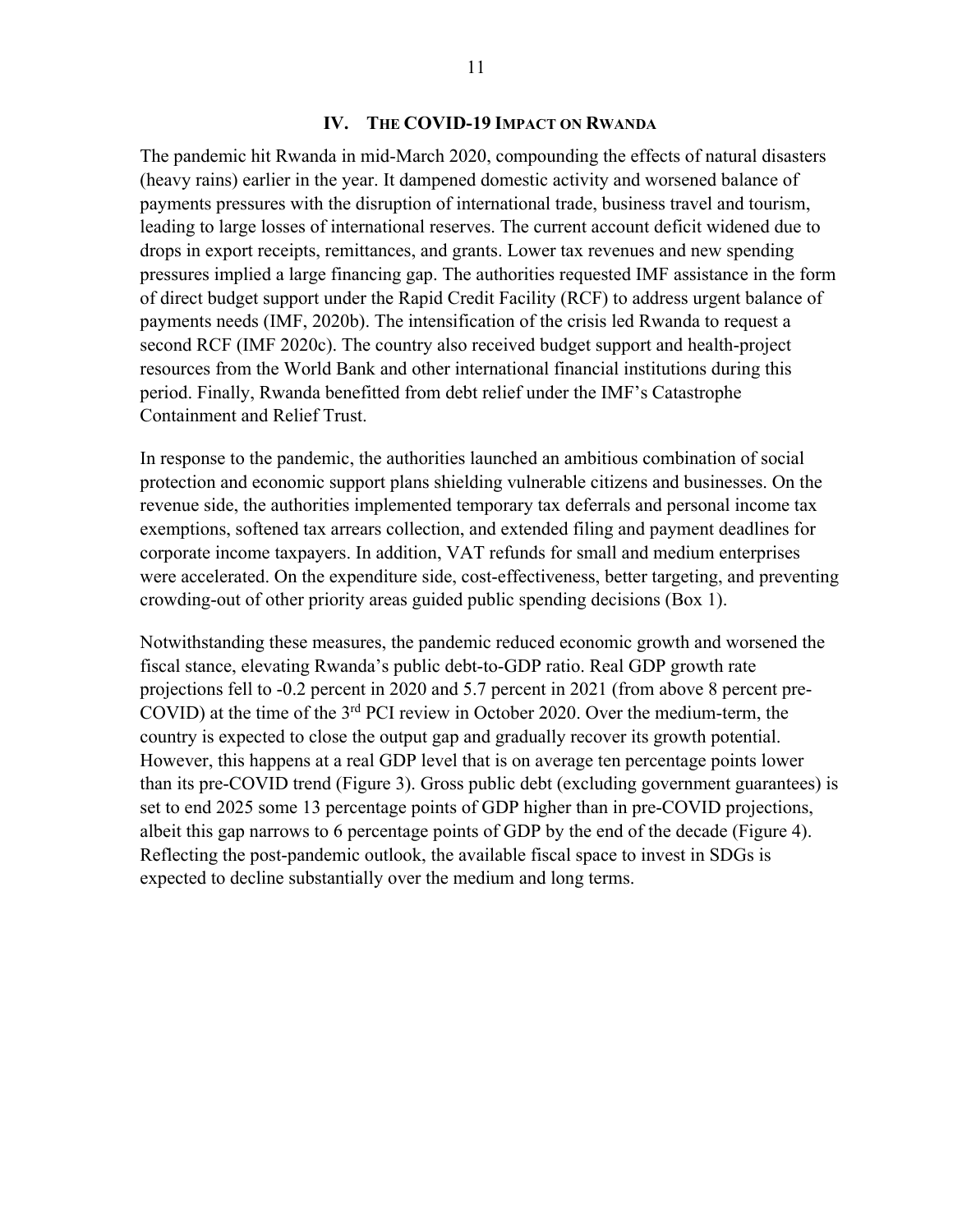## **BOX 1. RWANDA'S COVID-19 CRISIS RESPONSE**

**Rwanda's swift response to the COVID-19 pandemic averted a full-blown health crisis.** The government imposed a six-week lockdown and adopted innovative digital solutions for contact tracing, surveillance, prevention, and data visualization. Building on the prepandemic social protection architecture that was grounded on community-based identification and survey information, the authorities used an advanced social data collection and targeting system to support the most vulnerable groups. As a result, Rwanda recorded a limited number of cases and a low fatality rate (see further details in IMF 2020c, 2020d, IMF 2021).

**The authorities rolled out two major plans to tackle the pandemic impact on the economy.** Rwanda's Social Protection Response and Recovery Plan provided door-to-door food distribution to vulnerable households, cash transfers to informal workers, temporary employment opportunities in labor-intensive public projects, and wider access to health and education services through the provision of subsidized tuition and school material and the construction of sanitation facilities. Rwanda's fiscal and quasi-fiscal support also included, inter alia, subventions to agricultural inputs, subsidized loans to firms in the most affected sectors, and credit guarantees and debt restructuring to firms with potential to recover from the pandemic.

**Spending priorities were adjusted to attend higher demand for health and social protection.** Pandemic-related health spending amounted to about 1.4 percent of GDP in 2020, mostly allocated to the construction of quarantine facilities and acquisitions of drugs, medical and personal protection equipment. Social protection spending of 0.2 percent of GDP focused on cash transfers and food distribution. To minimize contagion, the authorities invested in sanitation and water facilities in low-income neighborhoods.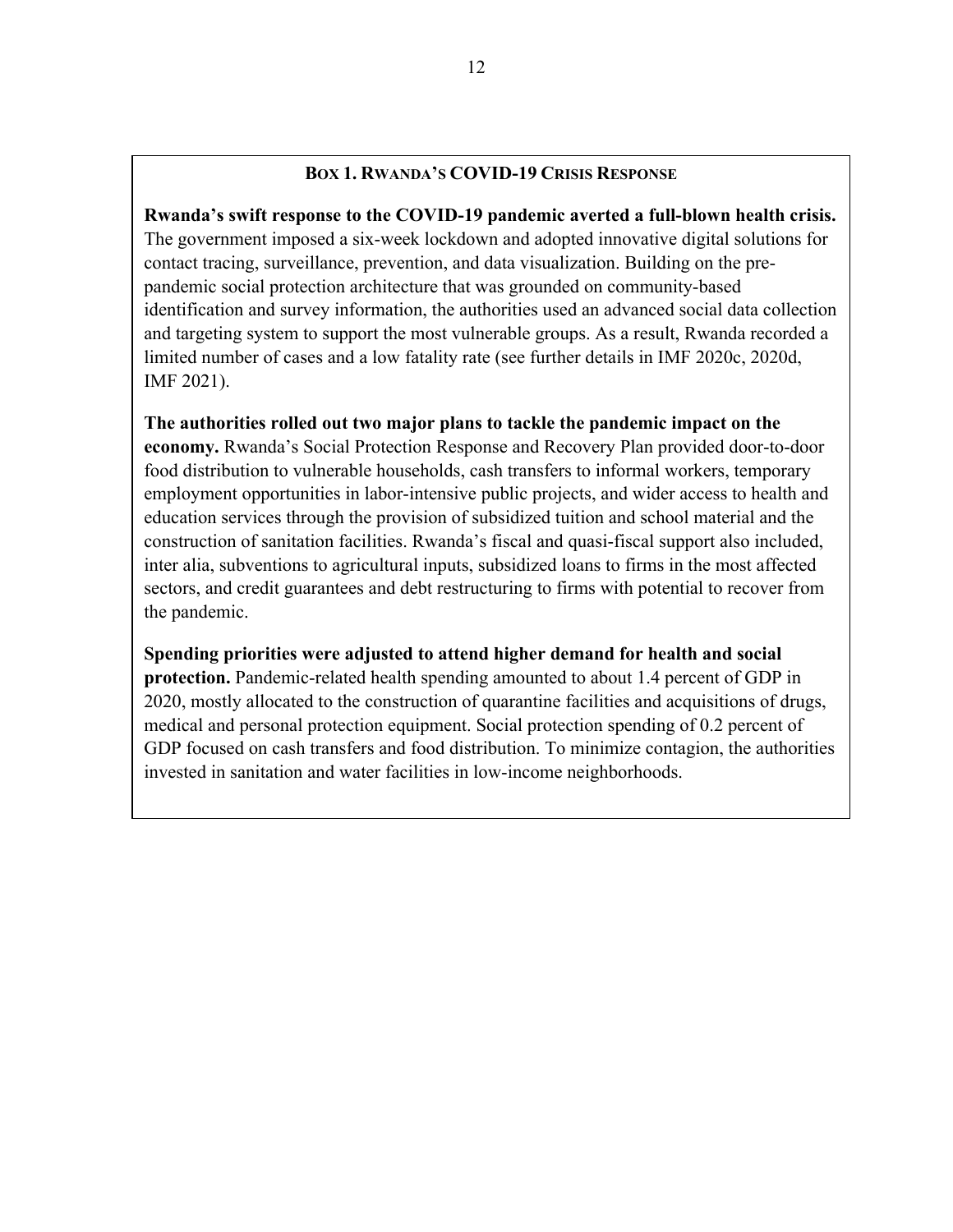

**Figure 4: Rwanda: Gross Nominal Public** 

**Figure 3: Rwanda: Pandemic-Related Real Output Losses, 2018–25** (index, 2018=100**)**

**V. RWANDA'S SDG FINANCING: POST-PANDEMIC GAP AND POLICY OPTIONS**

We estimate the pandemic has widened Rwanda's financing gap to meet its 2030 SDG targets by 5.6 percentage points of GDP. More than half of it is explained by the lower postpandemic nominal GDP level. The permanent output loss widens the financing gap to meet some of the SDG targets: specifically, as infrastructure needs (such as the length of the road network or the power generation capacity) remain unchanged, the SDG spending on infrastructure will consume a larger share of the country's post-pandemic (lower) GDP.<sup>10</sup>

Rwanda's annual fiscal space to invest in SDGs over this decade is expected to be, on average, 2.4 percent of GDP lower than pre-pandemic levels (Figure 5). Lower tax and nontax revenues are expected to reduce fiscal space by 1.3 percent of GDP while higher interest expenses will absorb another half percent of GDP over the decade (Table 3). Conversely, lower non-SDG public expenditures (1.3 percent of GDP) and higher ODA flows (0.3 percent of GDP) almost entirely offset these forces. The decisive factor for the reduced fiscal space is the need to implement a backloaded but more stringent fiscal consolidation than expected before the country was hit by the pandemic. Excluding policy lending, the 2020- 2030 average overall fiscal deficit is projected to narrow from 4.7 percent of GDP in the pre-COVID baseline scenario to about 2.5 percent of GDP in the post-COVID projections. In the post-COVID environment, debt sustainability objectives may delay Rwanda's pace to meet its SDGs. The backloaded fiscal consolidation (with narrower fiscal deficits over and beyond the medium term) aims to safeguard Rwanda's debt sustainability. Even if part of the fiscal constraint could be temporarily lifted with additional public borrowing, the authorities are

<sup>&</sup>lt;sup>10</sup> The impact of the recession is somewhat less pronounced on the health and education needs as those largely consist of salaries that gradually adapt to the smaller size of the economy.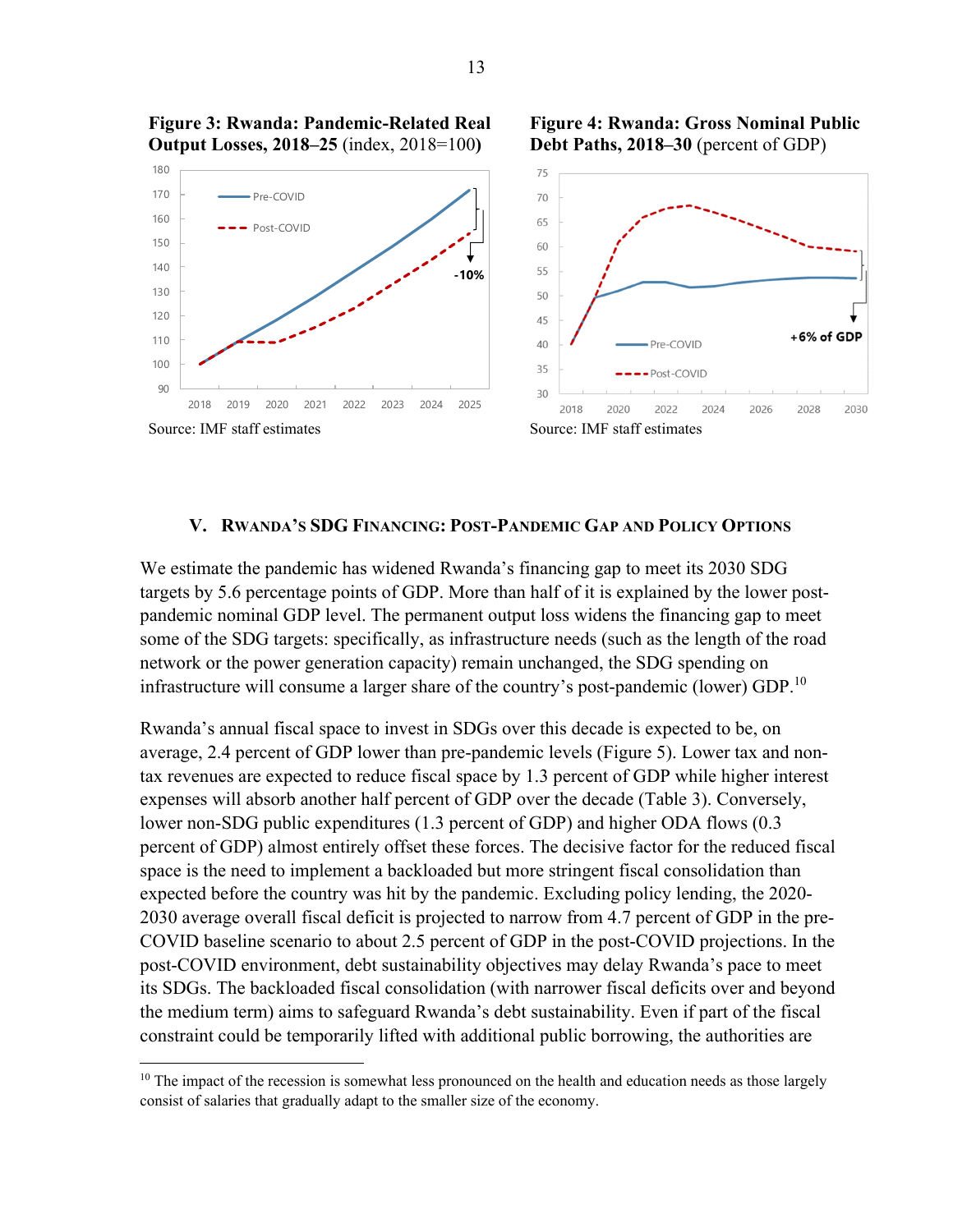committed to bring Rwanda's public debt below 50 percent of GDP (in net present value terms) to meet the debt convergence criterion of the Eastern African Community. Therefore, to attend development needs, the authorities are considering an ambitious medium-term revenue strategy to raise up to 7 percentage points of GDP between 2023 and 2029 (gains of up to 1 percentage point per year relative to baseline projections), which could in turn be mostly invested in SDGs (Figure 6). The MTRS yields are based on a recent IMF Technical Assistance mission that examined Rwanda's tax policies and revenue mobilization potential.

| Table 5. Kwaliua. Auuttioliai Grafits Neeueu to Meet 2050 SDGs 1/ |                |                      |            |  |  |  |
|-------------------------------------------------------------------|----------------|----------------------|------------|--|--|--|
|                                                                   | Percent of GDP |                      |            |  |  |  |
|                                                                   |                | Pre-COVID Post-COVID | Difference |  |  |  |
| Additional grants needed                                          | 15.7           | 21.3                 | 5.6        |  |  |  |
| of which: Health & Education                                      | 4.8            | 5.9                  | 1.2        |  |  |  |
| <b>Infrastructure</b>                                             | 11.0           | 15.4                 | 4.4        |  |  |  |
| Total change                                                      |                |                      | 5.6        |  |  |  |
| Effect of lower nominal GDP                                       |                |                      | 3.2        |  |  |  |
| Effect of lower fiscal space                                      |                |                      | 2.4        |  |  |  |
| of which: change in revenues (-)                                  | 1.3            |                      |            |  |  |  |
| change in fiscal balance                                          | 2.2            |                      |            |  |  |  |
| change in interest expenses                                       | 0.5            |                      |            |  |  |  |
| change in non-SDG spending                                        | $-1.3$         |                      |            |  |  |  |
| change in subsidies for private investment                        | 0.0            |                      |            |  |  |  |
| change in identified grants (-)                                   | $-0.3$         |                      |            |  |  |  |
|                                                                   |                |                      |            |  |  |  |

## **Table 3. Rwanda: Additional Grants Needed to Meet 2030 SDGs 1/**

Source: IMF staff estimates Notes: 1/ Numbers may not add up due to rounding.

**Figure 5. Rwanda: Changes in Available Fiscal Space to Invest in SDGs, 2020–30**  (percent of GDP)



Source: IMF staff estimates Source: IMF staff estimates

**Figure 6. Rwanda: Impact of MTRS on Tax Revenues, 2018–30**  (percent of GDP)



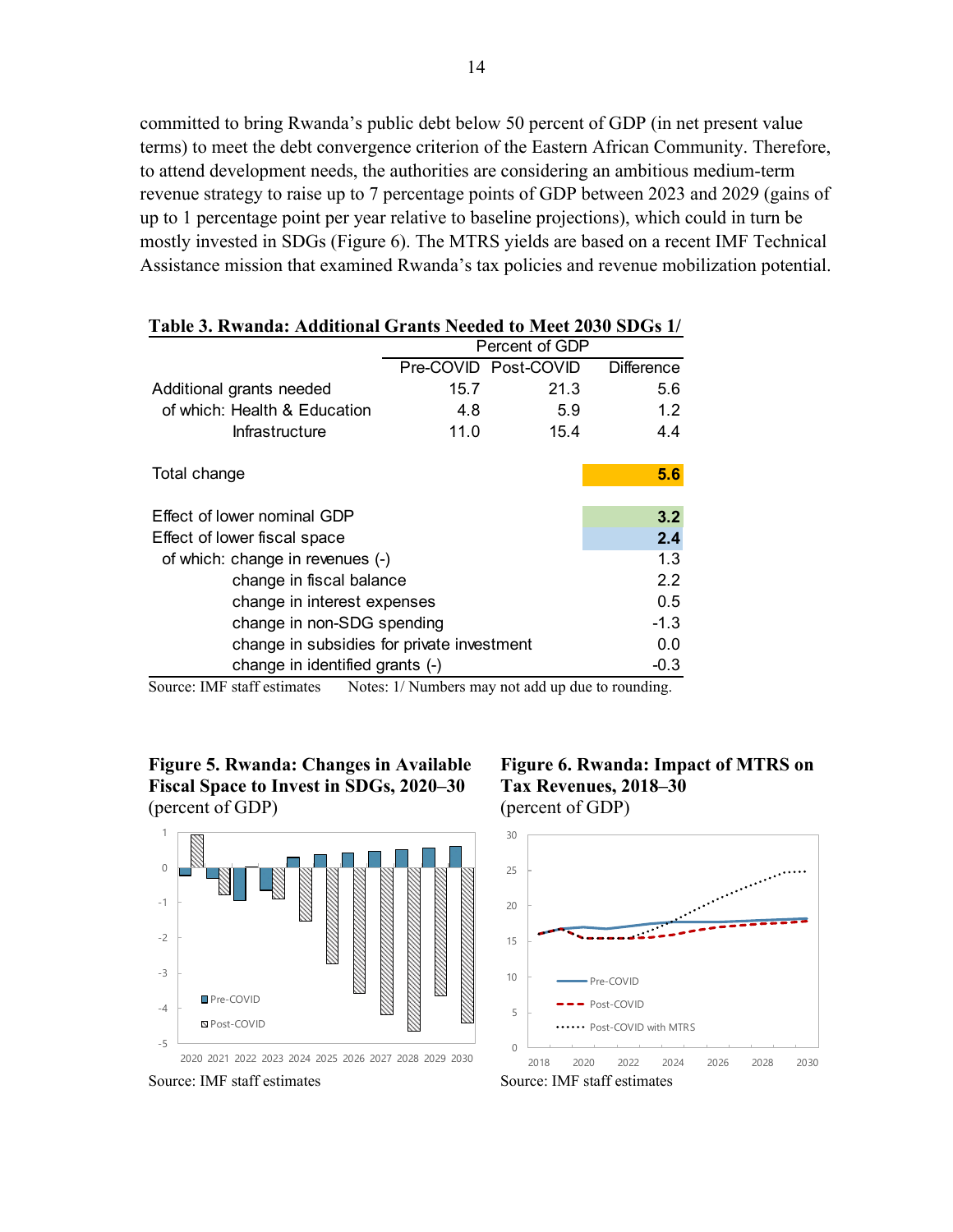15

The pandemic has delayed Rwanda's ability to meet its SDGs by about 5 years and substantially reduced its projected long-term per capita income. Under current policies, Rwanda would meet its SDGs right after 2050. In a counterfactual analysis we estimate that, if the country were able to mobilize all funding needed to close its pre-COVID SDG financing gap by 2030, Rwanda would be able to meet its SDGs by 2035 in the post-COVID environment (5 years later than expected). Besides this effect, the pandemic is associated with a projected decline of 18 and 26 percent in Rwanda's 2030 and 2050 per capita income, respectively (Table 4).

Against this background, we assess the impact of the MTRS and several other policy measures that could help to narrow the country's SDG financing gap in the post-pandemic era while lifting per capita income and human capital per worker. The scenario analysis is based on the authorities' policies laid out in December 2020 (IMF 2021) and long-term macroeconomic forecasts using our dynamic financing framework for sustainable development. This exercise not only provides a useful comparison to the pre-COVID results discussed in Section II but it also sheds light on the challenges that have emerged with an unforeseen, exogenous shock of historical proportions like the COVID-19 pandemic.

Ambitious fiscal measures to promote sustainable development have turned even more critical given Rwanda's high debt and limited fiscal space. For instance, enacting a mediumterm revenue strategy that raises the total revenues-to-GDP ratio 7 percentage points above the baseline during 2023-29 could fulfill about one fifth of Rwanda's SDG gap in the postpandemic projections, shortening its development path by 6 years or more. Reallocating one percentage point of GDP in public expenditures towards SDGs and boosting spending efficiency to the level of peers could provide valuable support as well. Together, these fiscal measures could cover more than one quarter of Rwanda's 2030 SDG financing gap, helping the country to meet its SDGs around a decade later (by 2041).

The importance of private investment and additional resources to finance Rwanda's SDGs could not be overstated. Once the economy recovers, if the country were to bring its annual foreign direct investment in line with the top quartile of its peers' distribution, it could gradually attract an extra 2¾ percent of GDP of private resources, which in turn could cover up to one tenth of Rwanda's 2030 SDG financing gap. Altogether, active policies that combine fiscal measures and higher private sector participation could fulfill more than one third of Rwanda's post-pandemic SDG financing gap (21.3 percent of GDP), enabling the country to meet its SDG target by 2040. Nevertheless, even in the scenario with active policies, the pledge to meet its SDGs by 2030 would require about 13¾ percentage points of GDP in additional resources annually until then. $11$ 

 $11$  It is important to recognize that non-financial constraints—including the supply of skilled workers, planning capacity, logistics, and institutional arrangements—may also affect the year when a country meets its SDGs.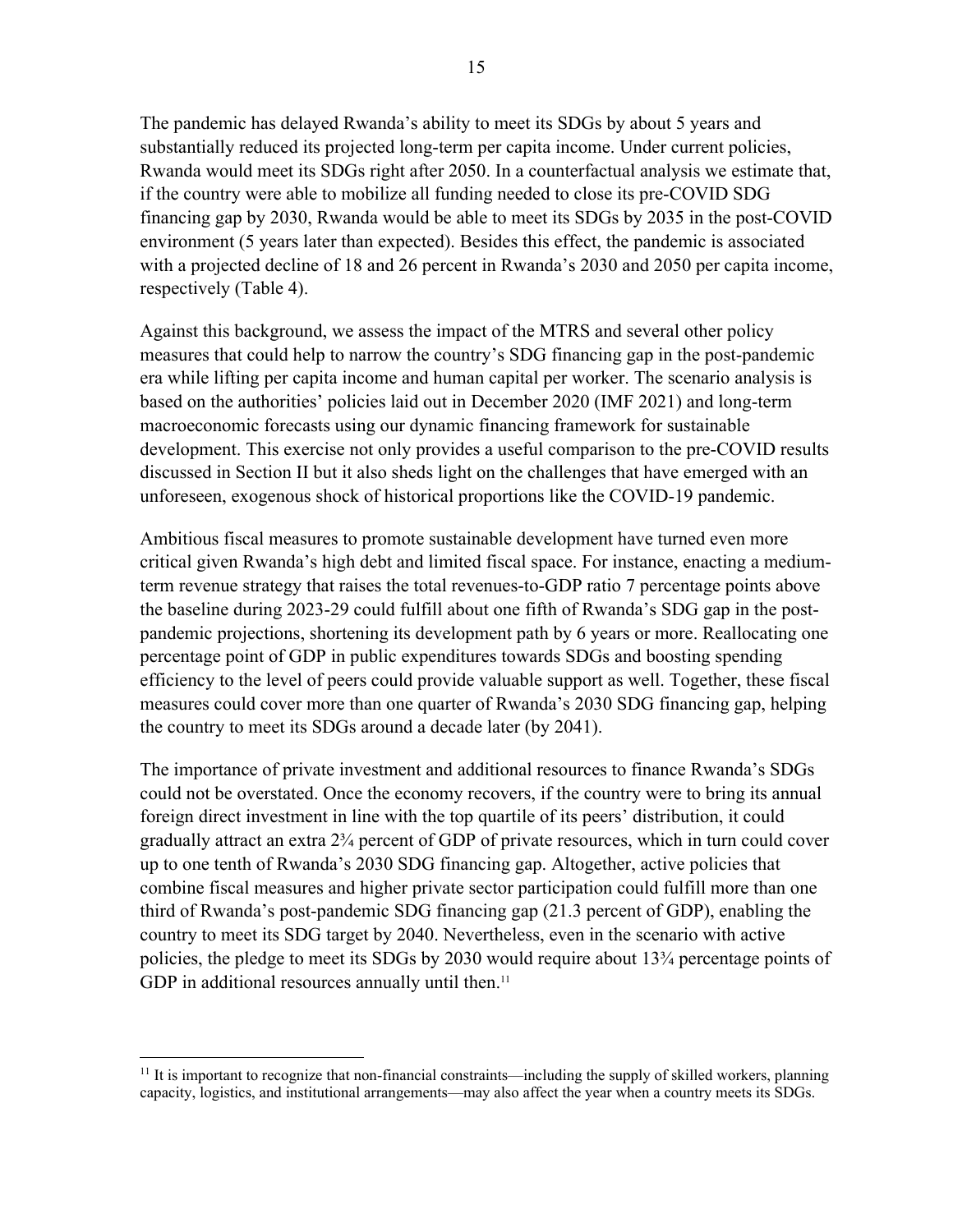|                                     |             |                   | Per capita income 2/ |       | Real GDP growth rate 3/ |      | Public debt 1/ |      |
|-------------------------------------|-------------|-------------------|----------------------|-------|-------------------------|------|----------------|------|
|                                     | <b>SDGs</b> | Additional grants |                      |       |                         |      |                |      |
| Scenario                            | met by      | per year 1/       | 2030                 | 2050  | 2030                    | 2050 | 2030           | 2050 |
| A. Post-COVID baseline settings     | >2050       | 0.0               | 1.089                | 2,893 | 7.2                     | 6.5  | 59.2           | 58.6 |
| B. Domestic revenue mobilization    | 2044        | 0.0               | 1.088                | 3.073 | 7.2                     | 6.7  | 59.2           | 57.1 |
| C. Spending reallocation to SDGs    | 2050        | 0.0               | 1.144                | 4,019 | 8.2                     | 7.9  | 57.1           | 52.1 |
| D. Combined fiscal measures         | 2041        | 0.0               | 1.145                | 4.294 | 8.3                     | 8.1  | 57.0           | 51.0 |
| E. Private sector participation     | >2050       | 0.0               | 1.124                | 3.323 | 7.8                     | 7.0  | 57.8           | 55.9 |
| F. Active policies w/o addtl grants | 2040        | 0.0               | 1.179                | 4.601 | 8.8                     | 8.4  | 55.8           | 50.1 |
| G. Baseline plus additional grants  | 2030        | 21.3              | 1.254                | 4.451 | 9.0                     | 8.1  | 53.8           | 51.5 |
| H. Fiscal measures plus grants      | 2030        | 15.6              | 1.284                | 5.443 | 9.8                     | 8.7  | 52.8           | 48.5 |
| I. Active policies plus grants      | 2030        | 13.7              | 1.296                | 5.436 | 10.0                    | 8.8  | 52.4           | 48.6 |

**Table 4. Rwanda: Dynamic Financing Framework Scenarios, 2020–50 (Post-COVID)**

Source: IMF staff estimates.

Notes: 1/ In percent of nominal GDP. 2/ In 2018 USD. 3/ In percent

#### **VI. SDG FINANCING: THE PERILS OF SCARRING**

The pandemic may leave lasting wounds in Rwanda's economy. Economic scarring may be associated with schooling interruptions, protracted unemployment due to skills mismatches, technological disruptions that lead to a permanent decline in contact-intensive sectors, and lower returns to spending on education due to social distancing. To capture those, we calibrate two parameters of the endogenous growth model in Rwanda's dynamic financing framework: the human capital depreciation rate and the elasticity of new human capital formation to education spending. We conjecture that economic scarring accelerates human capital depreciation and lowers the elasticity of new human capital formation to education spending for about five years, at declining rates, and with lasting negative spillovers to total factor productivity growth. In these circumstances, Rwanda's stock of human capital could end the decade almost 24 percentage points below pre-COVID projections (Figure 7) and its real GDP growth rate could drop below 6 percent (Figure 8).

With economic scarring, Rwanda's 2030 SDG financing gap would widen. The scarring would entail adjustment costs for firms and workers, including through costly resource reallocation across sectors and exit of discouraged workers from the labor force (IMF 2020d). These factors could reduce productivity and delay a firm economic recovery. Sluggish growth would be associated with reduced revenues, further compressing fiscal space for public investment in SDGs. Following the decomposition presented in Section IV, the dynamic financing framework suggests that this illustrative scenario with economic scarring could lead to additional financing needs of 1-1½ percentage points of GDP, mostly due to higher infrastructure needs (relative to the smaller size of the economy), pushing Rwanda's 2030 SDG financing gap towards 22½ percent of GDP per year.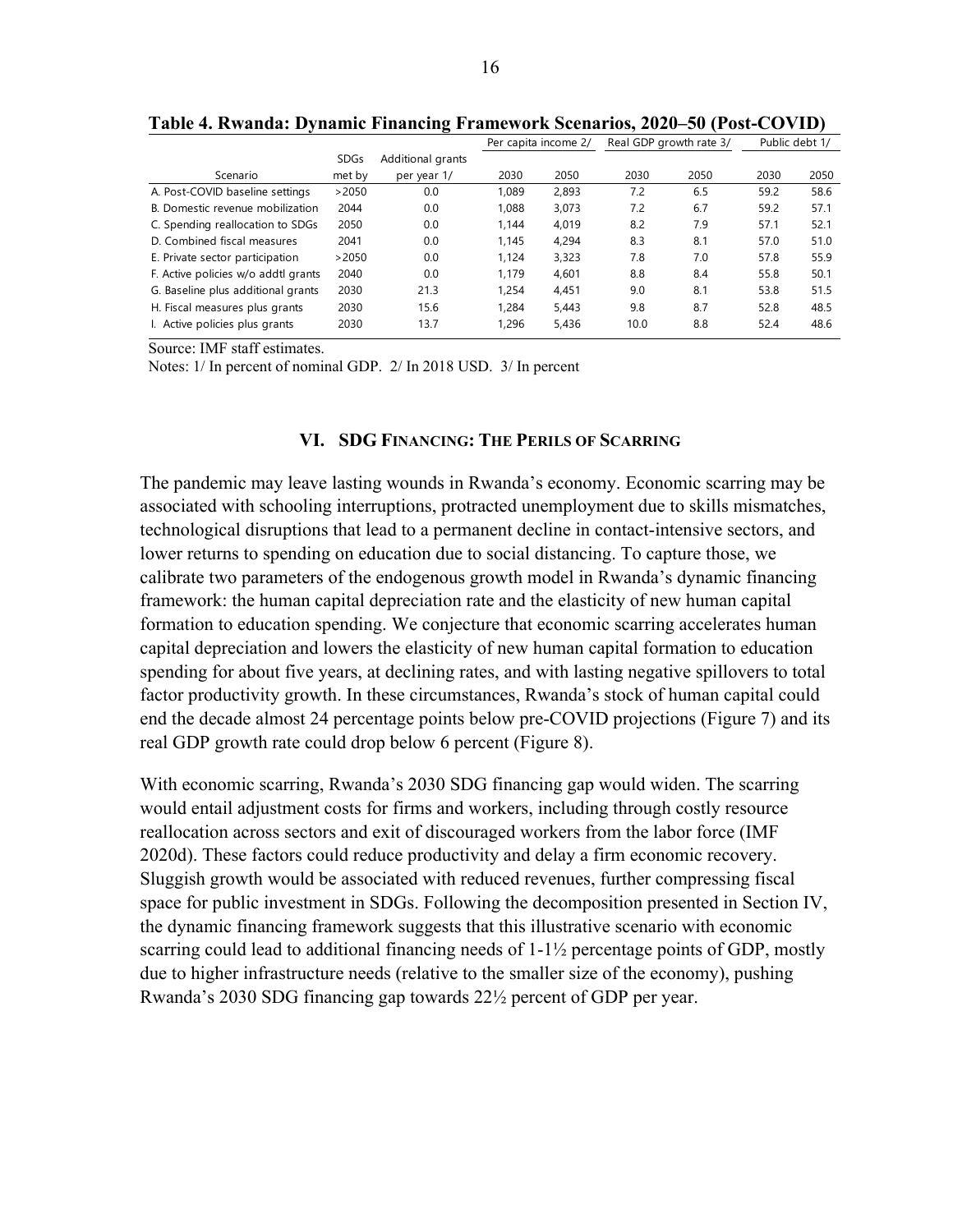

To cope with potential scarring, Rwanda should promote policies that decisively support its SDGs. The illustrative scarring has the potential to gradually shave almost one quarter of Rwanda's projected per capita income in the long run (Figure 9). Enacting active policies would more than offset these losses, eventually pushing Rwanda's per capita income above pre-pandemic projections. The pursuit of SDGs through active policies would have an even larger impact on Rwanda's stock of human capital per worker, substantially offsetting any pushback from pandemic scarring (Figure 10). Such finding is critical because human capital per worker is a key source of Rwanda's long-term economic growth. Thus, besides the fiscal measures, the provision of appropriate conditions for private investment in areas that lack attractiveness and adequate public resources, such as health and education, should be seen as a priority in Rwanda's development strategy.

## **Figure 9. Rwanda: Impact of Active Policies on Per Capita Income, 2018–50**  (in 2019 US\$)



## **Figure 10. Rwanda: Impact of Active Policies on Human Capital Per Worker, 2018–50** (index, 2019=100)



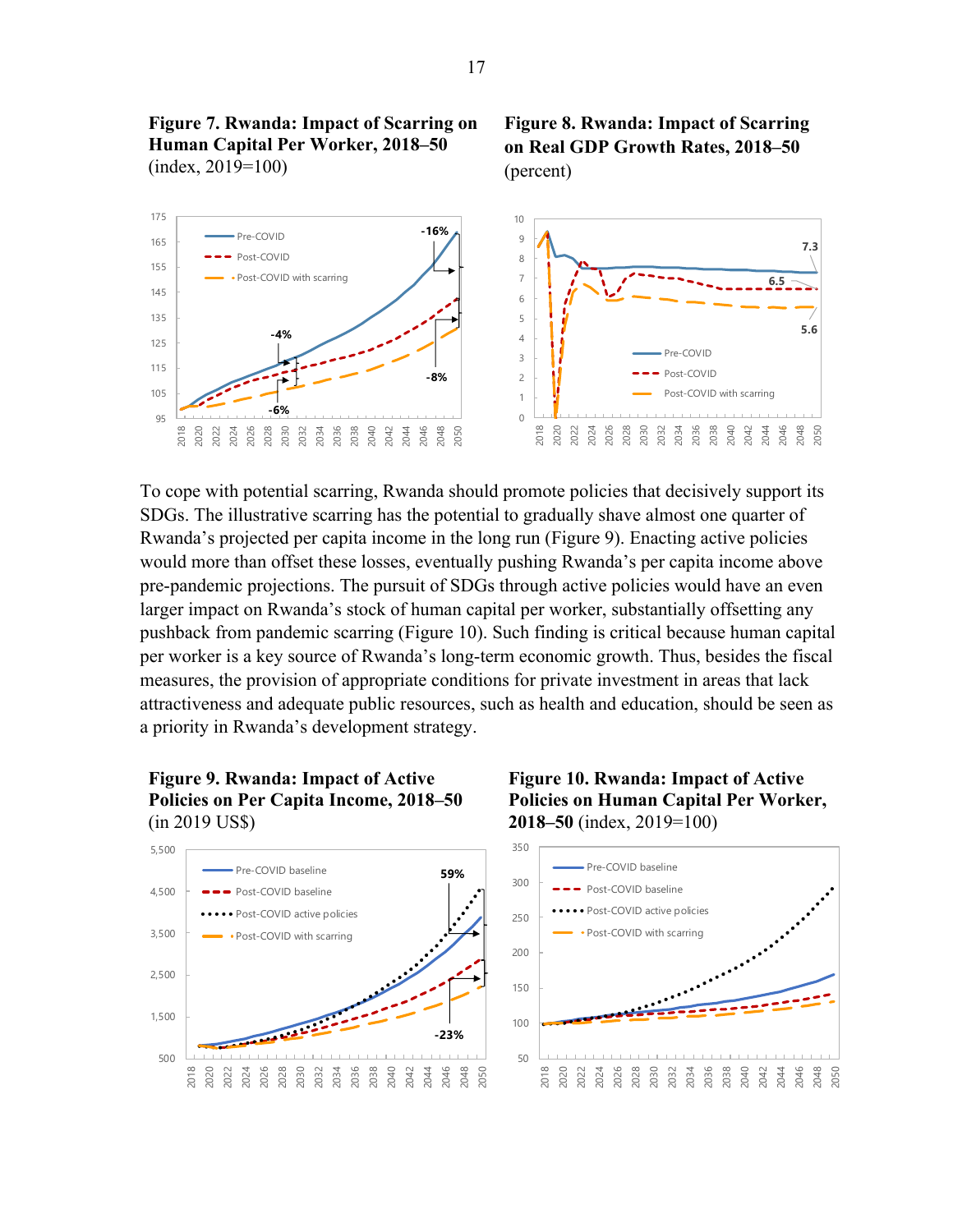#### **VII. CONCLUDING REMARKS**

In this paper we introduce a dynamic financing framework to estimate the impact of the COVID-19 pandemic on Rwanda's SDG financing gap. The framework helps economists and policymakers to assess the feasibility of meeting SDGs within a given projection horizon in an inter-temporally and economically coherent way. The framework is flexible enough to permit the assessment of different financing options in alternative macroeconomic scenarios and using various policy levers, including domestic revenue mobilization, private sector funding, and support from the international community. In particular, the framework gauges whether and how the SDGs can realistically be achieved by 2030 under current policies and, if not, by when they could be. Last, but not least, the dynamic financing framework allows for assessing the extent of economic scarring by estimating the pandemic impact on longterm growth and associated SDG financing gap in stylized scenarios.

Using this novel dynamic financing framework, we estimate Rwanda will need additional resources in the order of 21¼ percent of GDP per year to meet its SDGs by 2030. This compares with a pre-pandemic SDG financing gap of 15.7 percent of GDP per year using the same model. The additional needs could be 1-1½ percent of GDP larger in a scenario with long-term economic scarring. The widening of Rwanda's SDG financing gap post-pandemic can be mostly attributed to lower GDP and reduced fiscal space. The pandemic is expected to impose output losses to the tune of 10 percent in real terms, which translates into additional SDG financing gap of 3.2 percent of GDP per year until 2030 (mostly reflecting higher infrastructure costs relative to the smaller size of the economy). Rwanda's commitment to safeguard debt sustainability entails a backloaded fiscal adjustment that substantially narrows the country's overall fiscal deficit. The tighter stance reduces Rwanda's annual fiscal space to invest in SDGs, on average, by 2.4 percent of GDP over this decade.

Closing Rwanda's post-pandemic SDG financing gap will require a combination of ambitious fiscal measures, private sector participation, and additional resources. Under current policies, Rwanda would meet its SDGs right after 2050. Active policies that combine fiscal measures and higher private sector participation could fulfill more than one third of Rwanda's financing gap, enabling the country to meet its SDG targets by 2040. Nevertheless, even in the scenario with active policies, the pledge to meet its SDGs by 2030 would require about 13¾ percentage points of GDP in additional resources annually until then. ODA, mainly on concessional terms, would still be critical to help Rwanda meeting its SDGs.

Ambitious fiscal measures to enhance domestic revenue mobilization and boost spending efficiency have turned even more critical post-pandemic. By increasing government resources, they serve the twin purposes of closing SDG financing gaps and reducing public debt consistent with Rwanda's fiscal consolidation objectives. Our estimates show that enacting a medium-term revenue strategy that gradually raises the total revenues-to-GDP ratio by about 7 percentage points above the baseline during 2023-29, reallocating one percentage point of GDP in public expenditures towards SDGs, and boosting spending efficiency to the level of peers could cover more than one quarter of Rwanda's 2030 SDG financing gap, helping the country to meet its SDGs around a decade later (by 2041).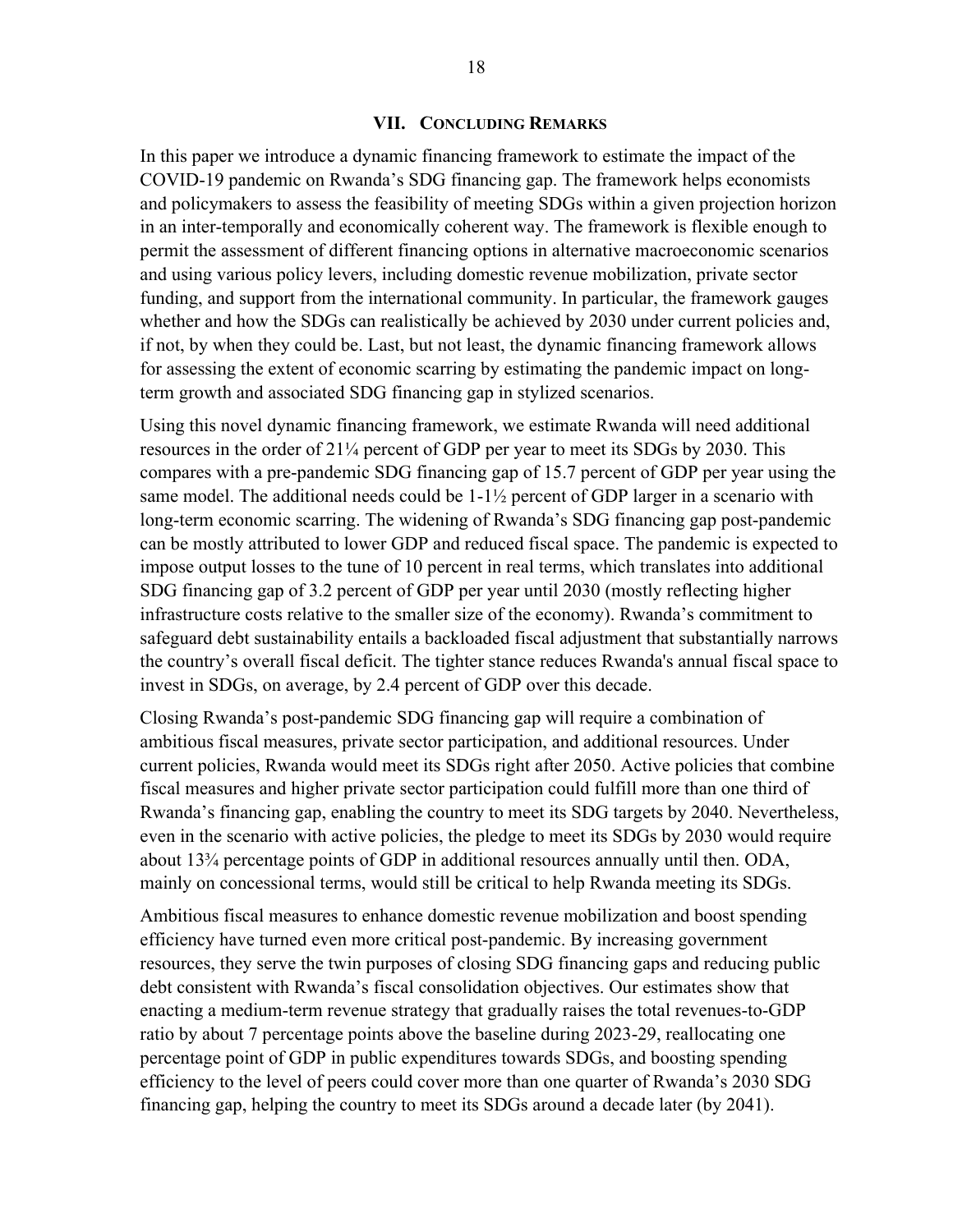Attracting private investment and additional resources to finance Rwanda's SDGs cannot be overstated. Once the economy recovers, if the country were to bring its annual foreign direct investment in line with the top quartile of its peers' distribution, it could gradually attract an extra 2¾ percent of GDP of private resources, which in turn could cover up to one tenth of Rwanda's 2030 SDG financing gap. Polices to attract private investment should aim at continuing to strengthen Rwanda's business climate and governance, developing a solid pipeline of 'bankable" infrastructure projects, generating an attractive risk-return profile for the private sector on a project-by-project basis through public-private partnerships, and providing government guarantees ("de-risking") with due regard to fair and proportional distribution of risk and return among public and private participants.

Financing Rwanda's SDG cannot be achieved without additional support from development partners, including by securing additional concessional resources from bilateral and multilateral donors, leveraging existing resources to finance de-risking initiatives (blended finance), and unlocking untapped resources from institutional investors (e.g. pension and mutual funds, insurance companies) and private philanthropies.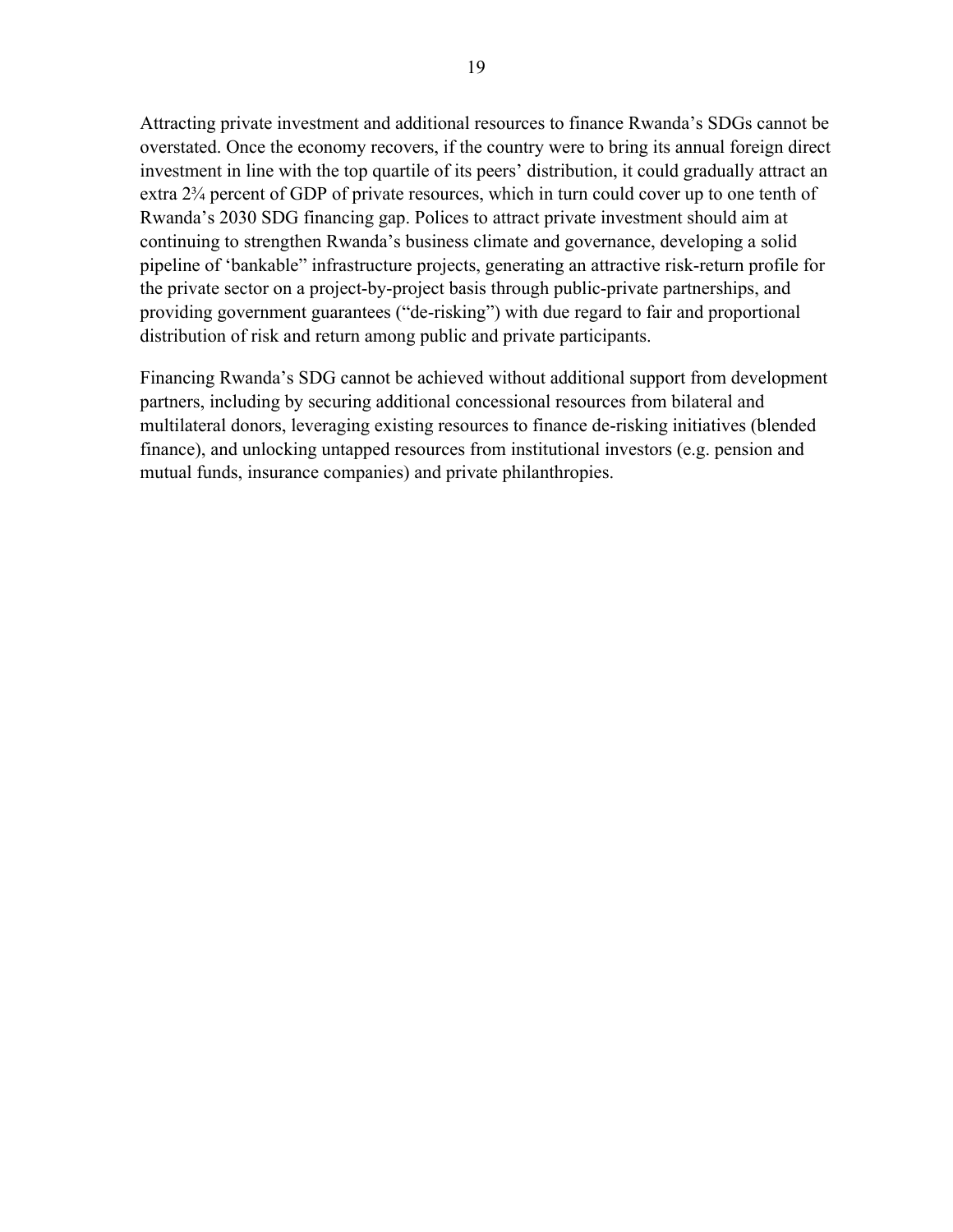## **References**

- Akanbi, O., D. Bartolini, S. Cerovic, H. Chai, R. Fenochietto, N. Nersesyan, and R. Perrelli, 2021, "A Post-Pandemic Assessment of Sustainable Development Goals: Background Notes," IMF Staff Discussion Note (forthcoming), International Monetary Fund, Washington, DC.
- Atolia, M., B.G. Li, R. Marto, and G. Melina, 2019, "Investing in Public Infrastructure: Roads or Schools?", *Macroeconomic Dynamics*, First View, pp 1-30. https://doi.org/10.1017/S1365100519000907.
- Benedek, D., E. Gemayel, A. Senhadji, and A. Tieman, 2021, "A Post-Pandemic Assessment of Sustainable Development Goals," IMF Staff Discussion Note (forthcoming), International Monetary Fund, Washington, DC.
- Bartolini, D., and K. Hellwig, 2021, "A Long-Term Framework for Assessing SDG Financing Strategies," IMF Working Paper (forthcoming), International Monetary Fund, Washington, D.C.
- Berg, A., R. Portillo, S-C. S. Yang, and L-F. Zanna, 2012, "Public Investment in Resource-Abundant Developing Countries," IMF Working Paper 12/274, International Monetary Fund, Washington, D.C.
- Buffie, E.F., A. Berg, C. Pattillo, R. Portillo, and L.-F. Zanna, 2012, "Public Investment, Growth, and Debt Sustainability: Putting Together the Pieces," IMF Working Paper 12/144, International Monetary Fund, Washington, D.C.
- Gaspar, V., D. Amaglobeli, M. Garcia-Escribano, D. Prady, and M. Soto, 2019, "Fiscal Policy and Development: Human, Social, and Physical Investment for the SDGs," IMF Staff Discussion Note 19/03, International Monetary Fund, Washington, DC.
- IMF, 2015, "Making Public Investment More Efficient," International Monetary Fund, Washington, D.C.
- –––––, 2019, *"*Rwanda—Staff Report for the 2019 Article IV Consultation and Request for a Three-Year Policy Coordination Instrument*,*" IMF Country Report 19/211, International Monetary Fund, Washington, DC.
- –––––, 2020, *World Economic Outlook—A Long and Difficult Ascent* (October 2020). International Monetary Fund, Washington, DC.
- –––––, 2020b, *"*Rwanda—First Review under the Policy Coordination Instrument and Monetary Policy Consultation," IMF Country Report 20/9. International Monetary Fund, Washington, DC.